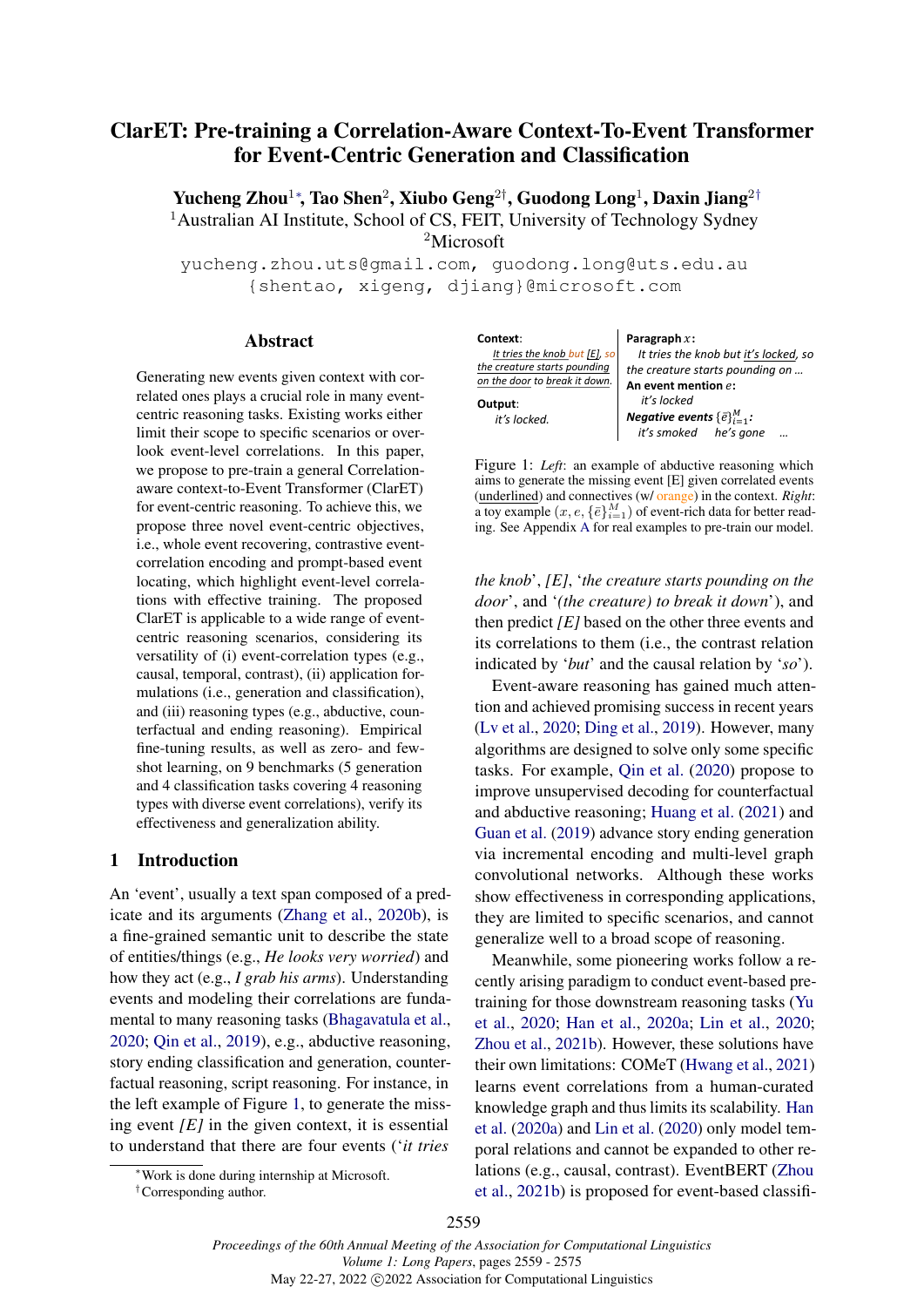cations and is thus inapplicable to generation tasks.

In this work, we propose a general pre-training framework for event-centric reasoning by learning a Correlation-aware context-to-Event Transformer (ClarET) from an event-rich text corpus. We propose three novel self-supervised objectives, dubbed as whole event recovering (WER), contrastive event-correlation encoding and prompt-based event locating, respectively. The first one aims to capture event correlation by recovering a whole event from its masked context. The second one enhances the representation of the masked event in WER by contrasting it with the gold event against the negative ones. The last one is a simplified WER task by providing hints in its prompt and thus facilitates effective learning for WER.

ClarET explicitly models event correlations and contributes to various scenarios. From one aspect, it covers a variety of correlation types (e.g., causal, temporal, contrast) attributed to correlation typeagnostic objectives. From another aspect, it is applicable to both generation and classification task formulations by its unified structure. Lastly, it highlights event-level correlations and thus is more effective for diverse event-centric tasks, e.g., abductive, counterfactual and ending reasoning.

To evaluate ClarET, we compare it with strong baselines on 9 diverse benchmarks. While ClarET is continually pre-trained from BART [\(Lewis et al.,](#page-10-2) [2020\)](#page-10-2) with very limited extra resources, i.e., training on a small subset of BART-used corpus (i.e., 200M out of 2.2T tokens) within 90 GPU hours (only 0.13% of 70,000h BART pre-training), it achieves state-of-the-art (SoTA) performance on all 5 generation benchmarks. It also outperforms all unified models on 4 classification benchmarks and achieves competitive, or even better, accuracy to strong discriminative baselines. We further exhibit that the ClarET provides a good initialization for downstream tasks by zero- and few-shot learning.

### 2 Related Work

Unified Pre-trained Model. A recent trend is to pre-train unified (a.k.a. universal or general) models to boost downstream generation and classification tasks, rather than masked language modeling (MLM) only. GPT [\(Radford et al.,](#page-11-2) [2019\)](#page-11-2) is based on auto-regressive language modeling but incompetent in classifications due to unidirectional contextualizing. To remedy this, BART [\(Lewis](#page-10-2) [et al.,](#page-10-2) [2020\)](#page-10-2) trains seq2seq models as a text denoising autoencoder with mask-infilling, etc; UniLM [\(Dong et al.,](#page-9-5) [2019\)](#page-9-5) designs advanced self-attention masks in Transformer, leading to a partially autoregressive MLM; GLM [\(Du et al.,](#page-9-6) [2021\)](#page-9-6) proposes an auto-regressive blank-filling objective based on Transformer, achieved by bi-/uni-directional attention and 2D positional encoding. T5 [\(Raffel et al.,](#page-11-3) [2020\)](#page-11-3) pre-trains a text-to-text Transformer to recover the masked part of input by decoding. All these general-purpose pre-trained models focus on relatively short-span masking in random, whereas we focus on masking a whole semantic unit (i.e., event) and propose novel training objectives to circumvent problems in long-span event decoding. Besides, they are also vulnerable to pretrainfinetune inconsistency, leading to inferior eventcentric performance.

Task-specific Models for Event Reasoning. Many recent works present task-specific neural models for various event-centric reasoning types, including (1) abductive reasoning [\(Ji et al.,](#page-10-3) [2020;](#page-10-3) [Dong et al.,](#page-9-7) [2021;](#page-9-7) [Zhu et al.,](#page-12-4) [2020\)](#page-12-4), (2) counterfactual reasoning [\(Qin et al.,](#page-11-0) [2019,](#page-11-0) [2020\)](#page-11-1), (3) ending reasoning [\(Guan et al.,](#page-9-2) [2019;](#page-9-2) [Wang and Wan,](#page-11-4) [2019;](#page-11-4) [Yao et al.,](#page-12-5) [2019;](#page-12-5) [Huang et al.,](#page-9-1) [2021;](#page-9-1) [Guan et al.,](#page-9-8) [2020;](#page-9-8) [Wang et al.,](#page-11-5) [2017;](#page-11-5) [Li et al.,](#page-10-4) [2018;](#page-10-4) [Ding et al.,](#page-9-0) [2019;](#page-9-0) [Zhou et al.,](#page-12-6) [2021c;](#page-12-6) [Chaturvedi et al.,](#page-9-9) [2017;](#page-9-9) [Srinivasan et al.,](#page-11-6) [2018\)](#page-11-6), (4) incoherence reasoning [\(Mori et al.,](#page-10-5) [2020\)](#page-10-5). However, these methods are designed for the specific reasoning scenarios based on task-specific models so hardly generalize to other scenarios. In contrast, we aim to pre-train a general event-centric model for generalizing to various scenarios.

Event-centric Pre-training. With similar scopes, many works focus on event-centric pre-training to promote event-related tasks as 'event' is a selfcontained semantic unit and also an entry of commonsense reasoning. One paradigm is to pre-train on corpora without human-labeling. Some methods focus on more specific aspects of events and their correlations. DEER [\(Han et al.,](#page-9-10) [2020b\)](#page-9-10) performs temporal and event masking predictions for temporal relations. [Lin et al.](#page-10-6) [\(2021\)](#page-10-6) propose to recover a temporally-disordered or event-missing sequence for temporal and causal relations. [Wang et al.](#page-11-7) [\(2021\)](#page-11-7) use AMR structure to design contrastive objectives for the event detection task. However, they are not general enough to various event reasoning tasks. In contrast, CoCoLM [\(Yu et al.,](#page-12-2) [2020\)](#page-12-2) learns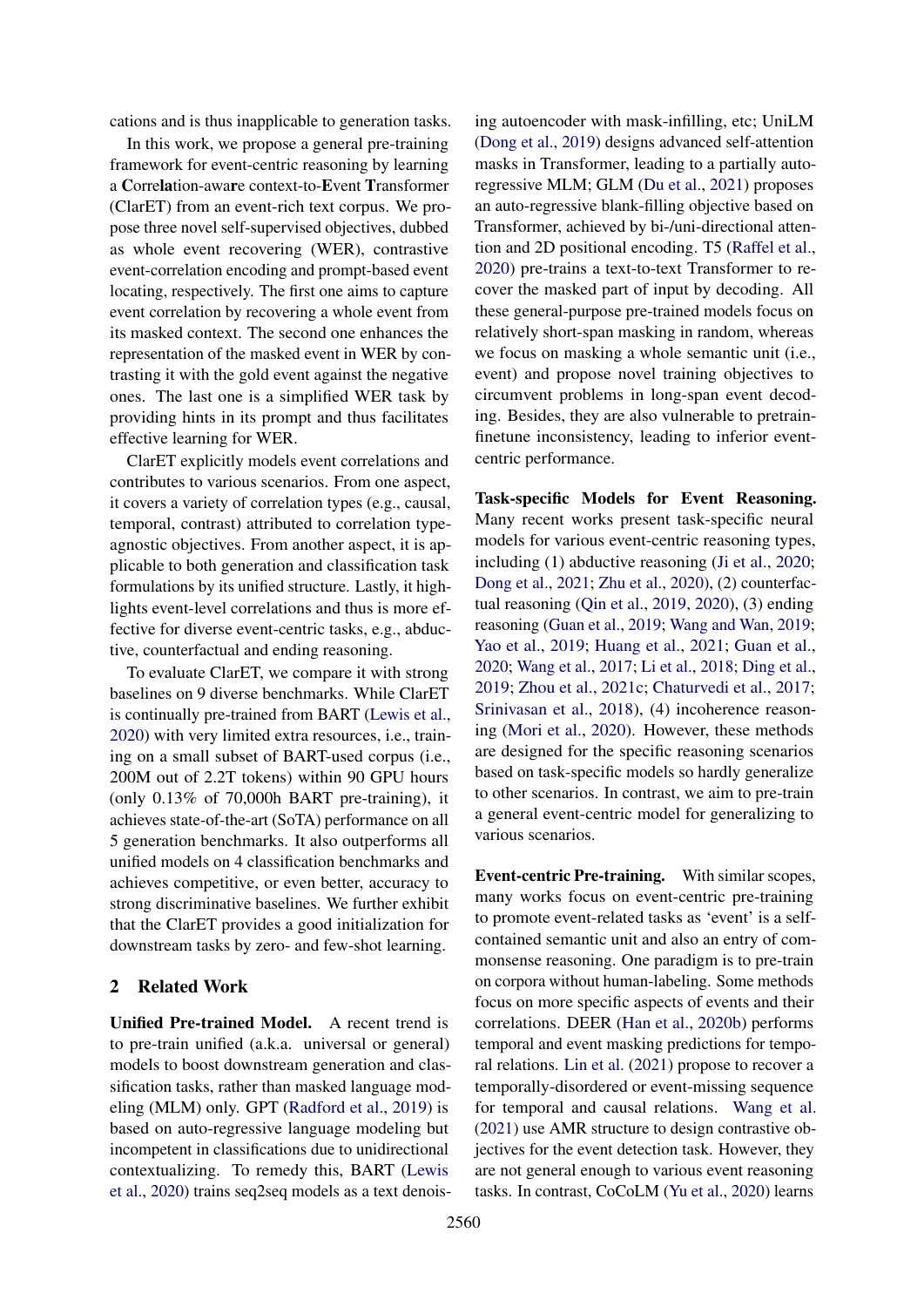an event-level MLM to generalize more. Event-BERT [\(Zhou et al.,](#page-12-3) [2021b\)](#page-12-3) states the ineffectiveness of event-level MLM and exploits hard negatives via contrasting, contributing much to downstream multi-choice tasks. However, these methods are only competent in discriminative tasks. The other paradigm is based on supervised pre-training on similar tasks and then performs knowledge transfer, e.g., COMeT [\(Hwang et al.,](#page-9-4) [2021\)](#page-9-4), UnifiedQA [\(Khashabi et al.,](#page-10-7) [2020\)](#page-10-7) and UNICORN [\(Lourie](#page-10-8) [et al.,](#page-10-8) [2021\)](#page-10-8), but they require human-curated data.

Event-rich Corpus. Although raw corpora are viewed as off-the-shelf pre-training resources, a key question is how to mine event-rich examples. Here, 'event-rich' denotes that each example contains various events and entails adequate contexts to support event reasoning via either explicit or implicit event-correlation. This is crucial to learning event-correlations and reducing unnecessary overheads. Except for human-curated resources (e.g., ATOMIC [\(Sap et al.,](#page-11-8) [2019\)](#page-11-8) and ConceptNet [\(Speer](#page-11-9) [et al.,](#page-11-9) [2017\)](#page-11-9)), event-rich corpora are also mined via automatic schemes. ASER [\(Zhang et al.,](#page-12-0) [2020b\)](#page-12-0) builds an event-based graph, where each node is an event extracted from a text and the relation of an event pair is predicted by a PDTB model. In contrast, EventBERT [\(Zhou et al.,](#page-12-3) [2021b\)](#page-12-3) operates on pure text so filters out correlation-scarce contexts and extracts verb-rooted events. Besides, it offers event sampling methods for hard negatives. We adopt this data processing method as both pure-text examples and hard negatives are prerequisites of generic and robust pre-training.

### 3 Methodology

#### 3.1 Prerequisite: Event-rich Corpus

In this work, we directly adopt event-rich data mining and negative sampling methods from [Zhou et al.](#page-12-3) [\(2021b\)](#page-12-3) but focus our contributions on enlarging application scope of event-centric tasks and overcoming challenges raised in the new scope.

Event-rich Data Mining. To mine event-rich data from raw corpus, we employ a story corpus, BOOKCORPUS [\(Zhu et al.,](#page-12-7) [2015\)](#page-12-7), and take a twostep procedural (i.e., '*filter*' and '*extraction*'). It *filters* out correlation-scarce paragraphs according to existence of connectives (i.e., discourse relation keywords, e.g., *however*, *while*). Then, it highlights the event spans in the filtered paragraphs by *extracting* verb-rooted sub-trees in dependency trees of

the paragraphs. With a filtered paragraph  $x$ , we build each example as  $(x, e)$  where e is an event mention in  $x$ . We obtain 200M tokens (out of 1B in BOOKCORPUS) in 3.9M filtered paragraphs. *For clear notations*, we denote a text piece as a lower case letter  $(e.g., e)$ . It is tokenized into a sequence as a bold (e.g.,  $e = [e_1, e_2, \dots]$ ), where a letter w/ subscript  $t$  is the  $t$ -th token in the sequence.

Negative Event Sampling. Following [Zhou et al.](#page-12-3) [\(2021b\)](#page-12-3), we build a pool of events from the whole corpus and then retrieve negative events by three heuristic schemes. Given an event  $e$  in  $(x, e)$ , we sample its negative event,  $\bar{e}$ , in light of lexiconbased (20% time), PoS-based (60% time) or indomain (20% time) retrieval. Consequently, given an event e, we sample M negative events, i.e.,  $\{\bar{e}\}_{i=1}^M$  $\{\bar{e}\}_{i=1}^M$  $\{\bar{e}\}_{i=1}^M$ . Figure 1 (right) shows an integrated instance  $(x, e, \{\bar{e}\}_{i=1}^M)$  $(x, e, \{\bar{e}\}_{i=1}^M)$  $(x, e, \{\bar{e}\}_{i=1}^M)$  of the event-rich corpus<sup>1</sup>.

### 3.2 Pre-training Objectives

We first present *whole event recovering* as a backbone pre-training objective in [§3.2.1.](#page-2-1) After identifying incompetence of the simple backbone, we propose two other objectives in [§3.2.2](#page-3-0) and [§3.2.3.](#page-3-1) An overview of the objectives is shown in Figure [2.](#page-3-2)

#### <span id="page-2-1"></span>3.2.1 Whole Event Recovering

For the objective of whole event recovering (WER), it is straightforward to leverage an encoder-decoder structure, where a masked context is passed into the encoder to generate the missing part by decoding. Specifically, given an event  $e$  in a paragraph  $x$ , we mask out  $e$  from  $x$  at the encoder side and then generate e at the decoder side, i.e.,

<span id="page-2-2"></span>
$$
p(e|x_{/\{e\}}; \theta) = \prod_{t} p(e_t|e_{< t}, x_{/\{e\}}; \theta), \quad (1)
$$

where  $\theta$  denotes parameters and  $x_{\ell}$  denotes replacing e in x with *one* special token [M]. We estimate Eq. [\(1\)](#page-2-2) by the Transformer sequence-tosequence (seq2seq) structure [\(Vaswani et al.,](#page-11-10) [2017\)](#page-11-10). First, we apply the Transformer encoder to  $x_{/\{m\}}$ for contextual embeddings for all tokens in  $x_{\{m\}}$ :

<span id="page-2-3"></span>
$$
\boldsymbol{H}^{(enc)} = \text{Trans-Enc}(x_{/\{e\}}; \theta^{(enc)}) \in \mathbb{R}^{d \times n}, \tag{2}
$$

where *n* is the number of tokens in  $x_{/\{e\}}$ . Then, the Transformer decoder is employed to predict all tokens e of the event e in a recurrent manner, i.e.,

$$
\tilde{\mathbf{y}}_t = \text{Trans-Dec}(e_{< t}, \mathbf{H}^{(enc)}; \theta^{(dec)}) \in \mathbb{R}^{|\mathcal{V}|}, \tag{3}
$$

<span id="page-2-0"></span><sup>&</sup>lt;sup>1</sup>Experimental codes are released at  $https://github.$ [com/yczhou001/ClarET](https://github.com/yczhou001/ClarET).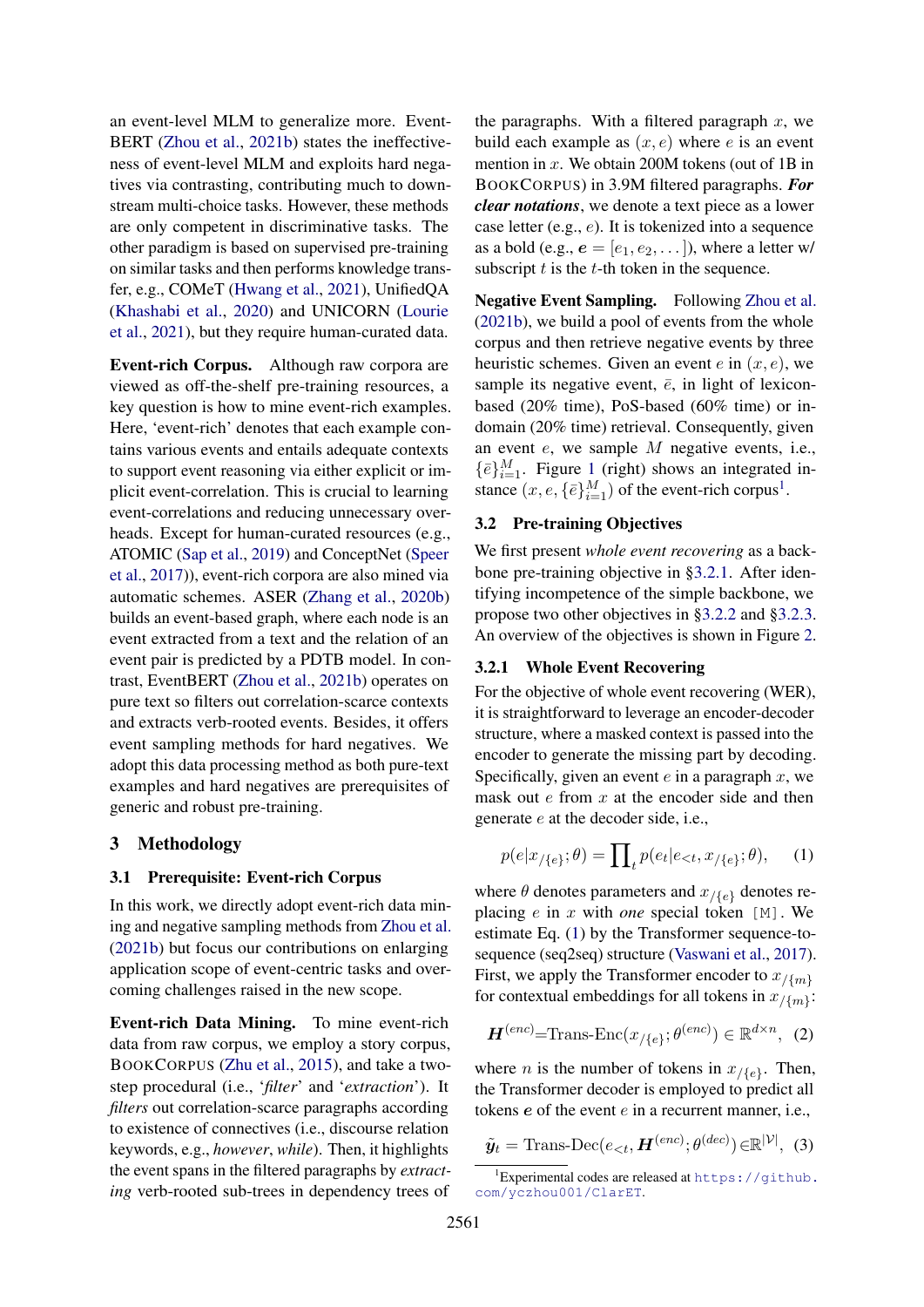<span id="page-3-2"></span>

Figure 2: An overview of self-supervised objectives for our Correlation-aware context-to-Event Transformer (ClarET).

where V denotes token vocabulary and  $\tilde{y}_t$  is the predicted categorical distribution over V. Lastly, the training objective is defined as a maximum likelihood estimation. Its loss function is written as

$$
L^{(wer)} = -\sum_{(x,e)} \frac{1}{|e|} \sum_{t=1}^{|e|} \log \tilde{y}_t[y = e_t], \quad (4)
$$

where ' $y_t[y = e_t]$ ' denotes fetching the probability of the *t*-step gold token  $e_t \in e$  from  $\tilde{y}_t$ .

This objective is similar to span recovering schema [\(Raffel et al.,](#page-11-3) [2020;](#page-11-3) [Joshi et al.,](#page-10-9) [2020\)](#page-10-9) but differs in that (i) each masked span is an event, i.e., an integrated semantic unit, so much longer (up to 22 tokens and see Figure [4](#page-7-0) for length distribution), and (ii) only one event is masked out from the context to facilitate event-correlation modeling between the event and its contexts.

Intuitively, the success of Eq. [\(1\)](#page-2-2) requires to capture correlations between the masked event and remaining contexts but two major problems arise due to WER with long event-level masking spans:

*(1) Implicit Event-correlation:* The model recovers an event based solely on token-level concurrence as in a conditional language model (e.g., T5 and BART), regardless of the rich event-level correlations between the events in context  $x_{/\{e\}}$  and the masked event e. Such a correlation-implicit model would achieve inferior performance on downstream event-centric correlation reasoning tasks.

*(2) Learning Difficulty:* As the masked event is an integrated, self-contained, semantic unit, it is difficult for the conditional generation model to recover the whole event due to a lack of local contexts. As a result, the model cannot effectively learn from the long masked spans, which has been empirically proved in autoencoding MLM models.

To alleviate the two problems above, we propose two other novel self-supervised objectives in the following. Briefly, we present contrastive eventcorrelation encoding to enhance correlations between contexts and events, and prompt-based event locating to reduce generation difficulty.

### <span id="page-3-0"></span>3.2.2 Contrastive Event-correlation Encoding

For the *implicit event-correlation* problem, an intuitive solution is to explicitly highlight the correlation from the masked context to the missing event at the encoder side. To achieve this, we resort to contrastive learning to enhance the encoder-side representation of the masked event by contrasting it with the embedding of the gold event mention  $e$ against those of negative ones  $\bar{e}$ . Particularly, we first derive the embedding of e and  $\bar{e}$  independently via the Transformer encoder in Eq.[\(2\)](#page-2-3), i.e.,

<span id="page-3-3"></span> $\boldsymbol{c} = \text{Pool}(\text{Trans-Enc}(\text{[CLS]} + e; \theta^{(enc)})),$  (5)

$$
\bar{c} = \text{Pool}(\text{Trans-Enc}(\text{[CLS]} + \bar{e}; \theta^{(enc)})), (6)
$$

where [CLS] is a special token prefixed to each event mention, and  $Pool(\cdot)$  denotes using the contextual embedding of [CLS] to represent the whole event. Then, we enhance  $h_{\lceil m \rceil}$ , the contextual representation of [M] in  $x_{/\{e\}}$  from  $\mathbf{H}^{(enc)}$ in Eq.[\(2\)](#page-2-3), by contrasting it with c against  $\bar{c}$ , i.e.,

<span id="page-3-4"></span>
$$
L^{(cee)} = \max(0, \lambda + d(\boldsymbol{h}_{\text{[m]}}, \boldsymbol{c}) - d(\boldsymbol{h}_{\text{[m]}}, \bar{\boldsymbol{c}})), \quad (7)
$$

where  $d(\cdot, \cdot)$  denotes a distance metric of two vectors, which is Euclidean distance in this work. As a result, the encoder-side correlation-aware representation  $h_{\lceil m \rceil}$  also offers a straightforward pathway to transmit event-level information to decoding so mitigates the *learning difficulty* to some extent.

### <span id="page-3-1"></span>3.2.3 Prompt-based Event Locating

As for *learning difficulty* problem, we also propose a prompt-based event locating objective to reduce generative difficulty by providing hints in the prompt. The basic idea is to simplify WER objective as an extractive generation task to locate and copy a candidate/hint from the prompt, which aims at improving learning effectiveness. To this end, we present two prompt-based generation schemas in the following.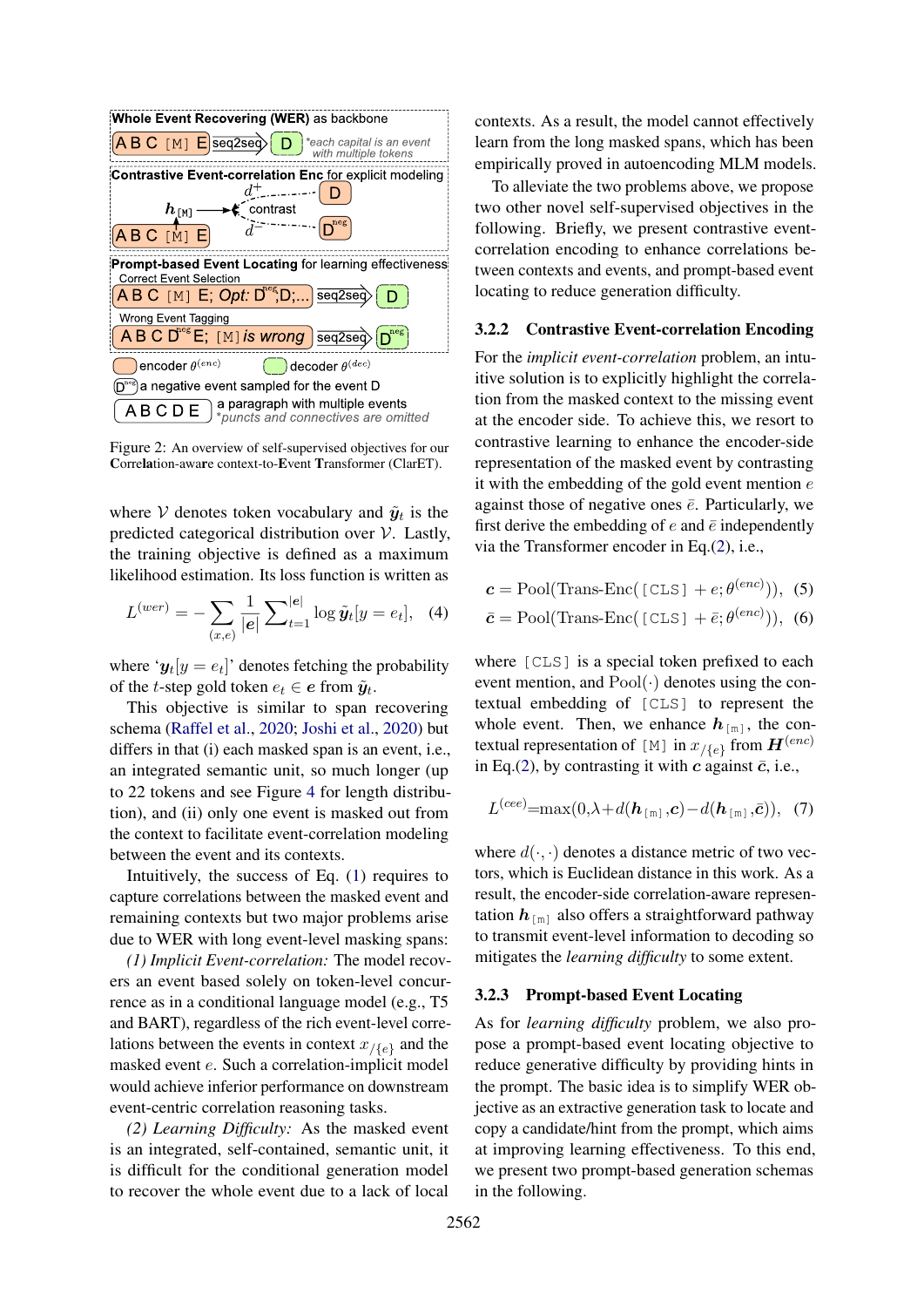Correct Event Selection. Inspired by advances of prompt-based multi-choice question answering, we present correct event selection schema to select the gold event *e* against negative ones  $\{\bar{e}\}_{i=1}^M$  based on the contexts  $x_{/\{e\}}$ . Given an event-masked paragraph  $x_{/\{e\}}$  suffixed with several candidate events  $\{\bar{e}\}_{i=1}^M$  containing the gold masked one  $e$ , it aims to generate the masked event e back, i.e.,

$$
\hat{x}^{(ces)} = x_{/\{e\}} + \text{Options: (a) } e^1; \text{ (b) } e^2; \dots,
$$

where  $[e^1, e^2, \dots]$  is a random permutation of  $[e, {\{\overline{e}\}}_{i=1}^M]$  in case of position bias. We use a random permutation as all candidates are assigned with distinct position embeddings during contextualizing, and a fixed permutation of gold events will result in a learning shortcut (position bias) to degrade the model. Thus, similar to Eq.[\(1\)](#page-2-2), we can define its formula as  $p(e|\hat{x}^{(ces)}; \theta)$ .

Wrong Event Tagging. The other schema is wrong event tagging to find the wrong event in a corrupted paragraph, similar to incoherence reasoning. Thus, we re-write the encoder input as

$$
\hat{x}^{(wet)} = x_{/\{e\}\&\cup\{\bar{e}\}} + \underline{\text{Event: [M] is wrong}},
$$

where  $x_{/\{e\}\&\cup\{\bar{e}\}}$  denotes replacing the gold event e in x with a negative  $\bar{e} \in {\{\bar{e}\}}_{i=1}^M$ . Thus, we can define the formula of this objective as  $p(\bar{e}|\hat{x}^{(wet)};\theta)$ .

Based on the two formulas above, we define the prompt-based event locating objective as

$$
L^{(pel)} = \sum_{(x,e)} -\frac{1}{|e|} \sum_{t} \log p(e_t | e_{< t}, \hat{x}^{(ces)}; \theta)
$$

$$
- \frac{1}{|\bar{e}|} \sum_{t} \log p(\bar{e}_t | \bar{e}_{< t}, \hat{x}^{(wet)}; \theta), \qquad (8)
$$

where  $\theta = \{\theta^{(enc)}, \theta^{(dec)}\}, \bar{e}$  is sampled in  $\{\bar{e}\}_{i=1}^M$ .

# 3.3 Model Pre-training and Fine-tuning

Self-supervised Pre-training. The final loss to pre-train our ClarET is a linear combination of the three losses above from Eq.[\(4,](#page-3-3) [7,](#page-3-4) [8\)](#page-4-0), i.e.,

$$
L = L(wer) + L(cee) + L(pel).
$$
 (9)

We set the margin  $\lambda$  in Eq.[\(7\)](#page-3-4) to 0.5 w/o tuning.

Supervised Downstream Fine-tuning. For generation tasks, we simply leverage the formula in Eq.[\(1\)](#page-2-2) to establish fine-tuning objectives. For discriminative (e.g., multi-choice) tasks, we can either formulate all tasks into generation as in GPT/T5 or fine-tune with classifying heads as in BART. With pilot experiments, we found the latter one can achieve better performance and adopted it.

#### 3.4 Comparing to Similar Works

While we adopt the same data processing in Event-BERT [\(Zhou et al.,](#page-12-3) [2021b\)](#page-12-3) and share a similar motivation to learn an event-centric pre-trained model, we expand the scope from '*discriminative-only*' in EventBERT into '*unified*' by our context-to-event Transformer for a broad spectrum of scenarios. Such an expansion is non-trivial since new challenges arise in the unified formulation. Compared to the inefficient '*event-backfilling and contextualizing*' paradigm in EventBERT, our model can explicitly and effectively learn event-level correlations between contexts and events by our novel contrastive and prompt-based objectives. Moreover, COMeT [\(Bosselut et al.,](#page-8-1) [2019;](#page-8-1) [Hwang et al.,](#page-9-4) [2021\)](#page-9-4) is also a conditional generation model but focuses on triple-level commonsense reasoning – given (*head event*, *relation*) to generate *tail events*, whose motivation, however, is orthogonal to ours. Therefore, we focus on a different motivation or scope, not to mention evaluation formulations.

### 4 Experiments

This section begins with descriptions of downstream datasets and experimental setups.

<span id="page-4-0"></span>Downstream Datasets. We conduct extensive evaluations on 9 datasets for 9 downstream tasks, i.e., 5 generation and 4 classification tasks. Generation tasks include abductive commonsense reasoning on *ART* (αNLG) [\(Bhagavatula et al.,](#page-8-0) [2020\)](#page-8-0), counterfactual story generation on TIMETRAVEL [\(Qin et al.,](#page-11-0) [2019\)](#page-11-0), story ending generation [\(Guan](#page-9-2) [et al.,](#page-9-2) [2019\)](#page-9-2), commonsense story generation [\(Guan](#page-9-8) [et al.,](#page-9-8) [2020\)](#page-9-8), and event process completion on APSI [\(Zhang et al.,](#page-12-8) [2020a\)](#page-12-8). Classification tasks include script reasoning on MCNC [\(Li et al.,](#page-10-4) [2018\)](#page-10-4), abductive commonsense reasoning on *ART* (αNLI) [\(Bhagavatula et al.,](#page-8-0) [2020\)](#page-8-0), narrative incoherence detection on ROCStories [\(Mori et al.,](#page-10-5) [2020\)](#page-10-5), and story cloze test [\(Mostafazadeh et al.,](#page-10-10) [2016\)](#page-10-10). Please refer to Appendix [C](#page-13-0) for their details.

<span id="page-4-1"></span>Pre-training Setups. Instead of learning from scratch, we perform continual pre-training from BART-large [\(Lewis et al.,](#page-10-2) [2020\)](#page-10-2) due to limited computation resources. The batch size and number of training steps are 1152 and 160k. The model is trained by Adam [\(Kingma and Ba,](#page-10-11) [2015\)](#page-10-11) w/ learning rate of 1e-5 and warmup proportion of 0.03. The gradient clip, dropout rate and weight decay are 1.0, 0.1 and 0.01. Notably, (i) BOOKCORPUS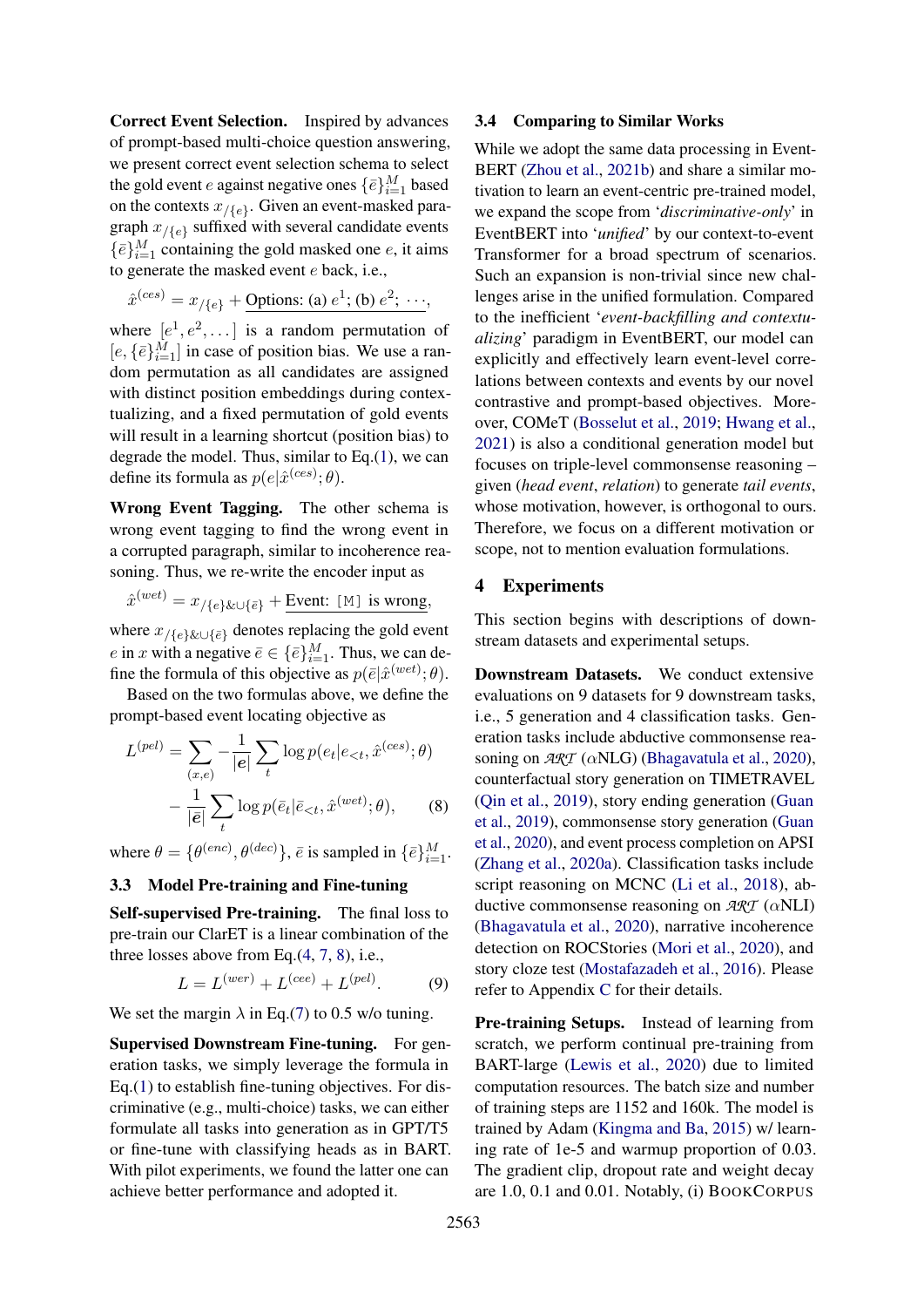<span id="page-5-0"></span>

|                                                                                                                           |                      |                             | <b>Abductive C.S.</b><br><b>Reasoning</b> |                 |       | <b>Counterfactual</b><br><b>Story</b> |                                                                                                    |                | <b>Story Ending C.S. Story</b><br><b>Generation</b> |       | <b>Generation</b>                                           |       | <b>Event Process</b><br>Completion |
|---------------------------------------------------------------------------------------------------------------------------|----------------------|-----------------------------|-------------------------------------------|-----------------|-------|---------------------------------------|----------------------------------------------------------------------------------------------------|----------------|-----------------------------------------------------|-------|-------------------------------------------------------------|-------|------------------------------------|
|                                                                                                                           | <b>Size</b>          | B-4                         |                                           | <b>R-L BERT</b> | $B-4$ |                                       | <b>R-L BERT</b>                                                                                    | $B-1$          | $B-2$                                               | $B-1$ | $B-2$                                                       | $B-1$ | $B-2$                              |
| Selected task-specific models with competitive performance                                                                |                      |                             |                                           |                 |       |                                       |                                                                                                    |                |                                                     |       |                                                             |       |                                    |
| GRF (Ji et al., 2020)<br>IE $+MSA$ (Guan et al., 2019)<br>Plan&Write (Yao et al., 2019)                                   |                      |                             | 11.62 34.62                               |                 |       |                                       |                                                                                                    | 24.40<br>24.40 | 7.80<br>8.40                                        |       | 30.80 12.60                                                 | ٠     |                                    |
| Fine-tuning with pre-trained unified (generative) model                                                                   |                      |                             |                                           |                 |       |                                       |                                                                                                    |                |                                                     |       |                                                             |       |                                    |
| GPT2-S (Radford et al., 2019)<br>GPT2-M (Radford et al., 2019) 335M<br>BART (Lewis et al., 2020)<br>GLM (Du et al., 2021) | 124M<br>400M<br>335M | 2.23<br>16.47 38.73<br>7.79 |                                           | 56.36           |       | 82.91 76.44                           | 22.83 48.74 69.27 65.72 60.53 39.23<br>75.71 72.72 62.39<br>79.50<br>25.54 54.85 75.81 70.03 68.23 | 54.22<br>57.04 | 13.08<br>18.07<br>18.45                             |       | 32.20 14.10 35.25<br>54.22 18.07 56.25<br>57.04 18.45 57.34 | 45.43 | 11.75<br>14.81<br>18.75<br>19.11   |
| $ClarET$ (ours)                                                                                                           |                      | 400M 17.67 41.04            |                                           |                 |       |                                       | 57.31 87.18 80.74 81.48 57.47                                                                      |                | 19.16 57.47 19.16 58.88                             |       |                                                             |       | 19.74                              |

Table 1: Fine-tuning results on five generation benchmark datasets. Previous state-of-the-art (SoTA) results are underlined, 'Size' denotes the number of model parameters, and 'C.S.' is an abbreviation of CommonSense. Please refer to Appendix [D.1](#page-14-0) for the reported results of more task-specific models on each dataset.

<span id="page-5-1"></span>

|                                                                                                                                   |                      | <b>Abductive C.S.</b><br><b>Reasoning</b> | <b>Script</b><br><b>Reasoning</b> | <b>Narrative Incoherence Story Cloze</b><br><b>Detection</b> | <b>Test</b>    |
|-----------------------------------------------------------------------------------------------------------------------------------|----------------------|-------------------------------------------|-----------------------------------|--------------------------------------------------------------|----------------|
|                                                                                                                                   | <b>Size</b>          | ACC(%)                                    | ACC(%)                            | ACC(%)                                                       | ACC (%)        |
| Selected task-specific models with competitive performance                                                                        |                      |                                           |                                   |                                                              |                |
| Hidden Coherence Model (Chaturvedi et al., 2017)<br>GRU Context (Mori et al., 2020)<br>RoBERTa + Kown. Model (Zhou et al., 2021c) | 469M                 |                                           | 63.62                             | 52.20                                                        | 77.60          |
| Fine-tuning with pre-trained discriminative model                                                                                 |                      |                                           |                                   |                                                              |                |
| RoBERTa (Liu et al., 2019)<br>EventBERT (Zhou et al., 2021b)                                                                      | 345M<br>345M         | 82.35<br>85.51                            | 61.53<br>63.50                    | 73.94<br>75.03                                               | 87.10<br>91.33 |
| Fine-tuning with pre-trained unified model                                                                                        |                      |                                           |                                   |                                                              |                |
| CALM (Zhou et al., 2021a)<br>UNICORN (Lourie et al., 2021)<br>BART (Lewis et al., 2020)                                           | 770M<br>770M<br>400M | 77.12<br>79.50<br>80.74                   | 61.34                             | 72.48                                                        | 87.01          |
| $ClarET$ (ours)                                                                                                                   | 400M                 | 82.77                                     | 64.61                             | 74.88                                                        | 91.18          |

Table 2: Fine-tuning results on four classification benchmark datasets. We split pre-trained models into discriminative and unified groups since discriminative models usually outperforms unified ones in classification and our ClarET falls into the latter. Previous SoTA discriminative and unified results are waved and underlined, respectively. See Appendix [D.2](#page-14-1) for full results.

has already been used by BART pre-training and our data processing is based on heuristics without human-curated resources; (ii) Our continual pretraining only needs 90 GPU hours on 200M tokens, i.e., 0.13% of BART that consumes 70K hours on 2.2T tokens (see Appendix [B.1\)](#page-12-10). Hence, ClarET with zero newly introduced corpus and relatively negligible computing overhead makes great lifts and preserves fair comparisons with baselines.

Fine-tuning Setups. For finetuning, we train the model with an Adam w/ learning rate of 1e-5 and warmup proportion of 0.06. The dropout rate, batch size and weight decay are 0.1, 32 and 0.01. For generative downstream tasks, we take BLEU-N

(B-N) [\(Papineni et al.,](#page-10-13) [2002\)](#page-10-13), ROUGE-L (R-L) [\(Lin,](#page-10-14) [2004\)](#page-10-14) and BERTScore (BERT) [\(Zhang et al.,](#page-12-11) [2020c\)](#page-12-11) as the evaluation metrics, while the accuracy (ACC) is taken for classification tasks. Each fine-tuning runs with seeds 2, 10 and 1234, and we evaluate the best dev model on the test set.

# 4.1 Main Evaluation

Fine-tuning for Generation. As shown in Table [1,](#page-5-0) our proposed ClarET achieves SoTA performance across all generation tasks. For instance, ClarET increases the ROUGE-L score by 2.3 absolute value for abductive reasoning. The superior performance of ClarET on the benchmarks demonstrates that it can model event-level corre-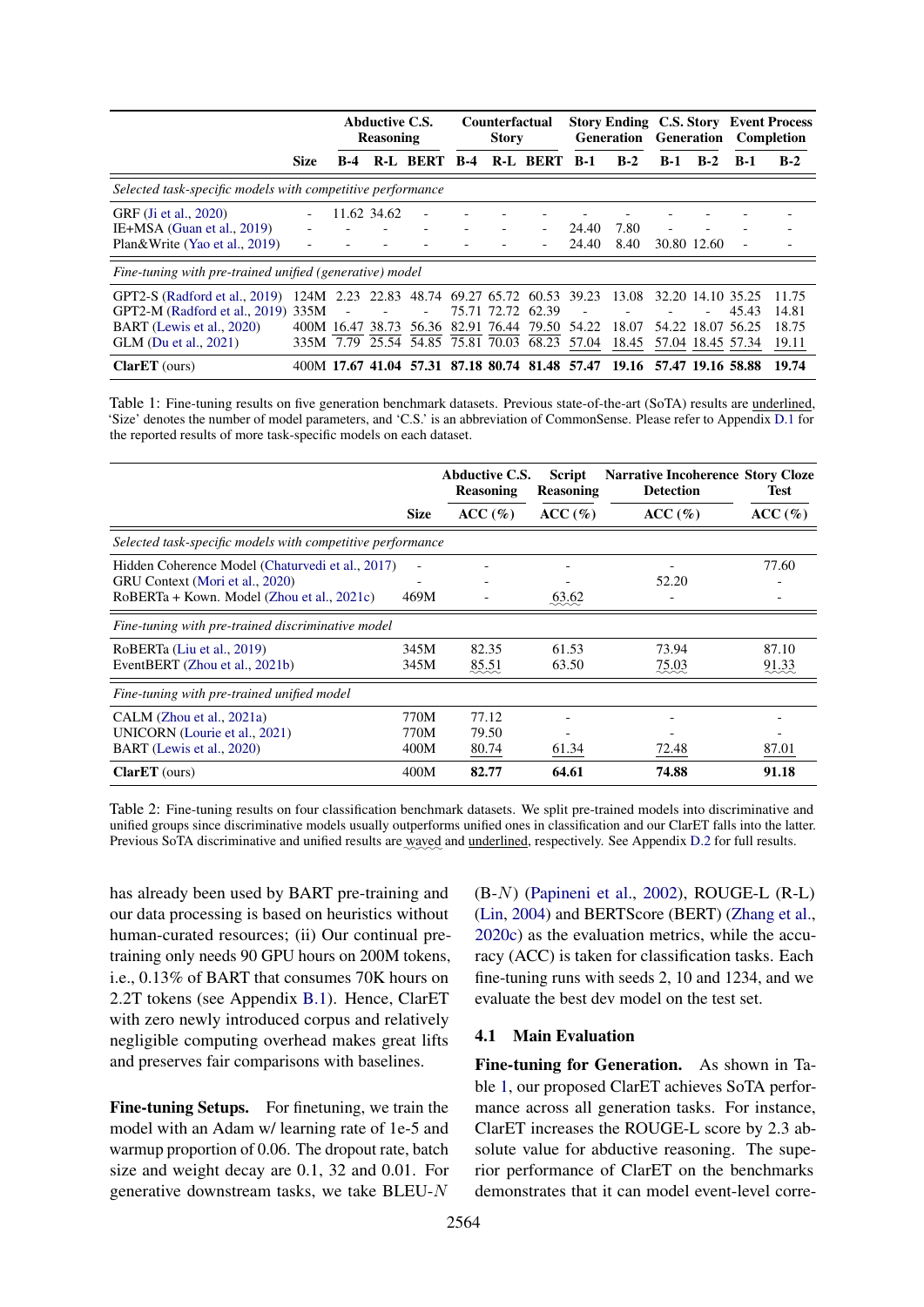<span id="page-6-0"></span>

| <b>Method</b>                       | R-4         |             | R-L BERT |
|-------------------------------------|-------------|-------------|----------|
| GPT (Oin et al., 2019)              |             | 1.25 18.26  | 59.50    |
| GPT2-S (Oin et al., 2019)           |             | 1.28 20.27  | 59.62    |
| GPT2-M (Qin et al., 2019)           |             | 1.51 19.41  | 60.17    |
| Zero-Shot-Ranked (Oin et al., 2020) |             | 2.26 25.81  | 60.07    |
| BART-large (Lewis et al., 2020)     |             | 7.08 30.60  | 61.58    |
| DELOREAN (Oin et al., 2020)         | 21.35 40.73 |             | 63.36    |
| $ClarET$ (ours)                     |             | 23.75 43.03 | 63.93    |

Table 3: Zero-shot results on generative Counterfactual Story.

lation more effectively via few steps of continual pre-training and provide a general solution for a variety of event-centric correlation reasoning tasks.

Fine-tuning for Classification. Table [2](#page-5-1) lists results on 4 classification tasks. We find ClarET performs better than all task-specific models and unified pre-trained models with 2%-4% improvement. It achieves competitive accuracy to strong discriminative models, e.g., the gap between ClarET and EventBERT is ∼0.15 for narrative incoherence detection and story cloze test. However, EventBERT is a RoBERTa-based competitor using the identical pre-training corpus. Its pre-training follows "event-backfilling and contextualizing" (similar to multi-choice QA), which has a small gap to downstream classification tasks for strong performance but brings two drawbacks. Firstly, its pre-training is slow due to repeat contextualizing over paragraphs, leading to  $5.6 \times$  longer GPU hours than ours. In addition, its discriminative paradigm limits it specifically to classifications, regardless of wide generation tasks. The results show ClarET is on par with the discriminative-only EventBERT on classifications. This is non-trivial given the large formulation gap between our generative pretraining objectives and downstream multi-choicestyle classification tasks, and attributed to our effective event-correlation learning. In summary, these results show ClarET serves as a unified pre-trained model for event-centric generation and classification tasks.

### 4.2 Quantitative Analysis

Zero-shot Learning. It is essential to verify if the targeted information was learned and retained by a pre-trained model. Compared to MLM, our generative recovering model is inherently applicable to event-centric multi-choice and generative formulations. *For generation tasks*, we apply Eq.[\(1\)](#page-2-2) to generate answers. As shown in Table [3,](#page-6-0) ClarET achieves the best performance and outperforms DE-

<span id="page-6-1"></span>

| <b>Method</b>                       | ACC(%) |
|-------------------------------------|--------|
| Random                              | 20.00  |
| RoBERTa-large (Zhou et al., 2021b)  | 20.09  |
| DeBERTa-xlarge (Zhou et al., 2021b) | 20.31  |
| BART-large (Lewis et al., 2020)     | 21.72  |
| EventBERT (Zhou et al., 2021b)      | 30.79  |
| $ClarET$ (ours)                     | 32.15  |

Table 4: Zero-shot results on discriminative Script Reasoning. Note that MLM-style models are evaluated by autoregressionlike operation [\(Zhou et al.,](#page-12-3) [2021b\)](#page-12-3).

<span id="page-6-2"></span>

Figure 3: Few-shot learning results compared with the basic model, BART-large, on generation (Counterfactual Story, CS) and classification (Script Reasoning, SR).

LOREAN (which adapts auto-regression for counterfactual reasoning). *For classification tasks*, we apply Eq.[\(1\)](#page-2-2) to each option for its perplexity and select the option with minimum. As shown in Table [4,](#page-6-1) ClarET surpasses previous models and beats the discriminative-only event-centric model, Event-BERT. Besides, the general-purpose pre-trained models perform nearly random guesses due to their incompetence in long-span event discrimination.

Few-shot Learning. Since our model reduces pretrain-finetune inconsistency for event-centric tasks and provides a good initialization for downstream fine-tuning, it is also interesting to see fewshot performance by scaling down training data. As shown in Figure [3,](#page-6-2) ClarET achieves similar performance to strong baselines with only 10%-30% of training data for fine-tuning.

Ablation study. To measure the contribution of each objective to the final fine-tuning results, we conduct an ablation study on both generation and classification in Table [5.](#page-7-1) The first two ablations drop the two prompt schemas respectively in prompt-based event locating objective of Eq.[\(8\)](#page-4-0), which verifies the effectiveness of reducing task difficulty. Then, the third ablation removes contrastive event-correlation encoding and shows a substantial drop, which verifies the significance of explicit event-correlation learning. Next, we keep only the prompt-based event locating objective to make our model a prompt-learning discrim-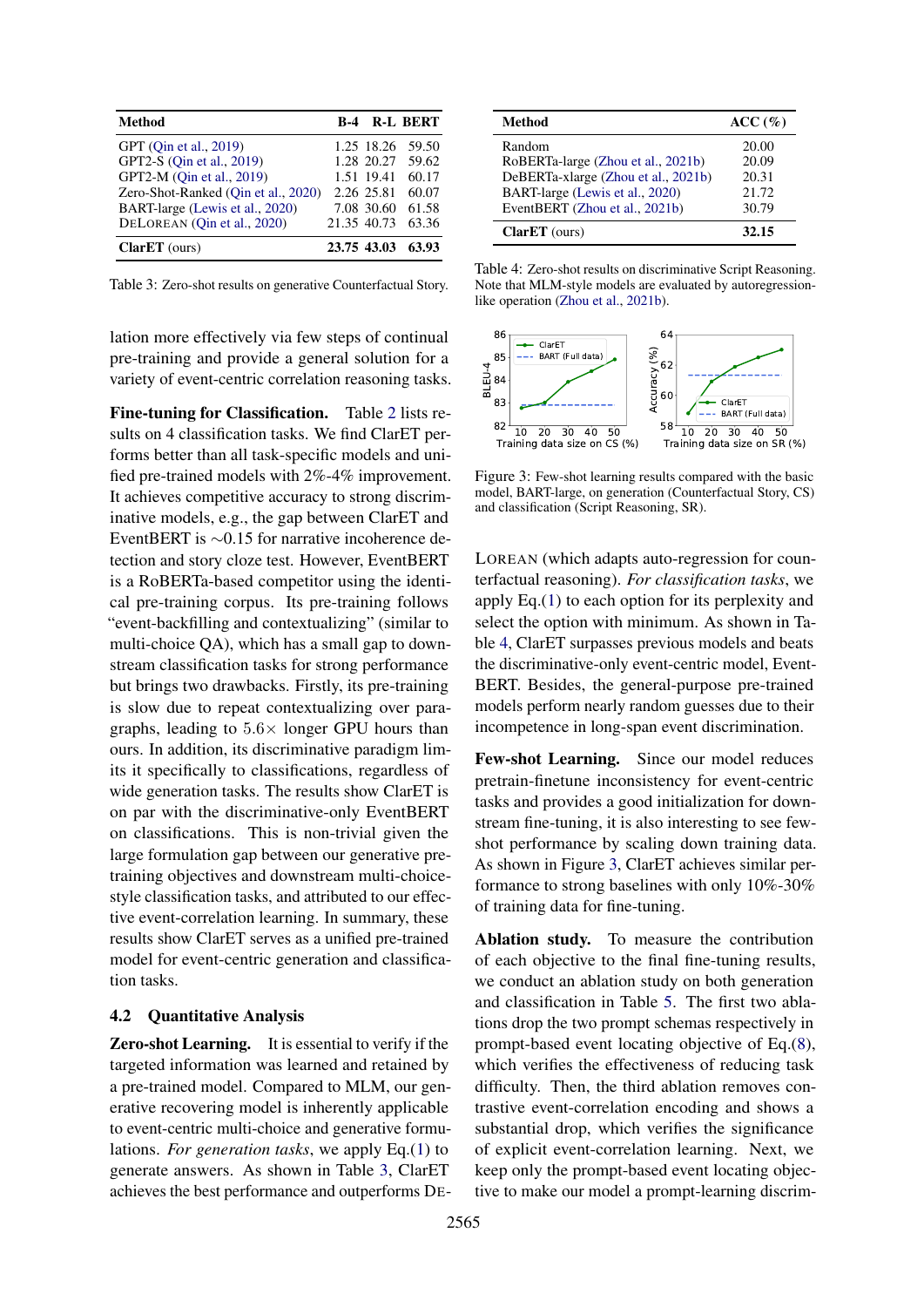<span id="page-7-1"></span>

| Method                                                                                                                                                                               | Gen-CS     | $Cls-SR$                                                 |                                  |
|--------------------------------------------------------------------------------------------------------------------------------------------------------------------------------------|------------|----------------------------------------------------------|----------------------------------|
|                                                                                                                                                                                      | <b>B-4</b> | $R-I$                                                    | ACC.                             |
| ClarET (full, pre-trained by Eq. $(9)$ .)                                                                                                                                            |            | 87.18 80.74                                              | 64.61                            |
| $\Diamond$ w/o correct event selection (prompt)<br>$\diamond$ w/o wrong event tagging (prompt)<br>$\diamond$ w/o contrastive encoding<br>$\diamond$ only prompt-based event locating |            | 86.76 80.03<br>86.33 79.84<br>85.84 78.69<br>83.32 76.51 | 63.06<br>63.89<br>63.24<br>62.97 |
| BART-large (basic model)                                                                                                                                                             |            |                                                          | 82.91 76.44 61.34                |

<span id="page-7-3"></span>Table 5: Ablation study of the pre-training objectives in ClarET, which is evaluated by fine-tuning on generation (Counterfactual Story, CS) and classification (Script Reasoning, SR).

| Method                     | ePPL on Dev |
|----------------------------|-------------|
| <b>ClarET</b> (full model) | 8.27        |
| WER-Only Model             | 8.76        |

Table 6: Event generation of ClarET and whole event recovering (WER-only) model on a pre-training event-masked dev set (2% held-out masked paragraphs by following [Zhou](#page-12-3) [et al.](#page-12-3) [\(2021b\)](#page-12-3)). The 'ePPL', i.e., event perplexity, refers to event-level token perplexity averaged over the dataset.

inative model (sharing more close methodology with EventBERT), however leading to a dramatic decrease. Lastly, when removing all the objectives, our model degenerates to BART-large.

Comparison with Larger Model. A trend of pretraining models follows the law of 'larger models for better performance' but a crucial research question is 'how to perform competitively with fewer computation resources'. To answer, we show extra fine-tuning results on the five generation datasets in Table [7](#page-7-2) to compare our ClarET (400M parameters) with T5-large (770M) and T5-base (220M). It is observed (i) with  $3 \times$  scale, T5-large notably outperforms T5-base to support the above law and (ii) with almost half model size, our ClarET performs very competitively to T5-large (even better on 3 out of 5 tasks), verifying the significance of our objectives towards event-related knowledge.

Difficulty of Event Generation. To exhibit the *learning difficulty* in pre-training (as stated in [§3.2.1\)](#page-2-1) and the effectiveness of our novel learning objectives, we conduct another ablation setting in Table [6.](#page-7-3) It is observed that ClarET achieves better event-level perplexity (ePPL), verifying the two novel objectives promote event generations and reduce difficulty of decoding.

Long-span Event Generation. To further check if ClarET is more competitive on longer-span event generation, we compare it with BART-large and

<span id="page-7-2"></span>

|                                                                                           |  | ACR CS SEG CSG EPC       |  |
|-------------------------------------------------------------------------------------------|--|--------------------------|--|
|                                                                                           |  | Size R-L B-4 B-1 B-1 B-1 |  |
| T5-base 220M 38.40 81.02 52.64 41.28 56.53<br>T5-large 770M 40.77 90.62 57.04 43.82 59.59 |  |                          |  |
| ClarET 400M 41.04 87.18 57.47 48.75 58.88                                                 |  |                          |  |

Table 7: Fine-tuning generation results to compare with larger pre-trained models. Column names are datasets corresponding to those of Table [1.](#page-5-0) See Appendix [B.2](#page-12-12) for full results of T5.

<span id="page-7-0"></span>

Figure 4: Event generation performance on the event-masked dev set (refer to Table [6\)](#page-7-3) with event-length bins.

T5-base/-large by '− log' of Eq.[\(1\)](#page-2-2). Different from recovering paradigm of others, we follow the denoising paradigm to implement BART and calculate its score by considering the masked part in decoding. Figure [4](#page-7-0) shows that *(1) Line Chart:* the gap between ClarET and the others becomes larger with event length increasing as the general-purpose models only consider short-span masking in pretraining, leading to inferior event generation; and *(2) Bar Chart:* as for data distribution, although a majority of data falls into the 6-8 bin, there are still many examples with event length greater than nine.

Natural Language Understanding (NLU). Our basic model, BART-large, is presented for general NLU tasks. To exhibit our minor event-centric continual pre-training would not interfere its NLU ability, we conduct fine-tuning experiments on GLUE benchmark [\(Wang et al.,](#page-11-11) [2019\)](#page-11-11) as in Figure [5.](#page-8-2) It is observed that, although slightly surpassed by the discriminative RoBERTa model, fine-tuning BART and ClarET achieve very comparable results, which verifies ClarET's retention of NLU capability.

#### 4.3 Case Study and Error Analysis

Case Study. As the first case in Figure [6,](#page-8-3) we conduct a case study on generative abductive reasoning task, where the fine-tuned ClarET generates an event semantically close to the gold reference, but the BART does not. BART only generates a part of the answer but ignores the event-correlations from '*They were impressed with my phone*', while ClarET completely captures the correlations in the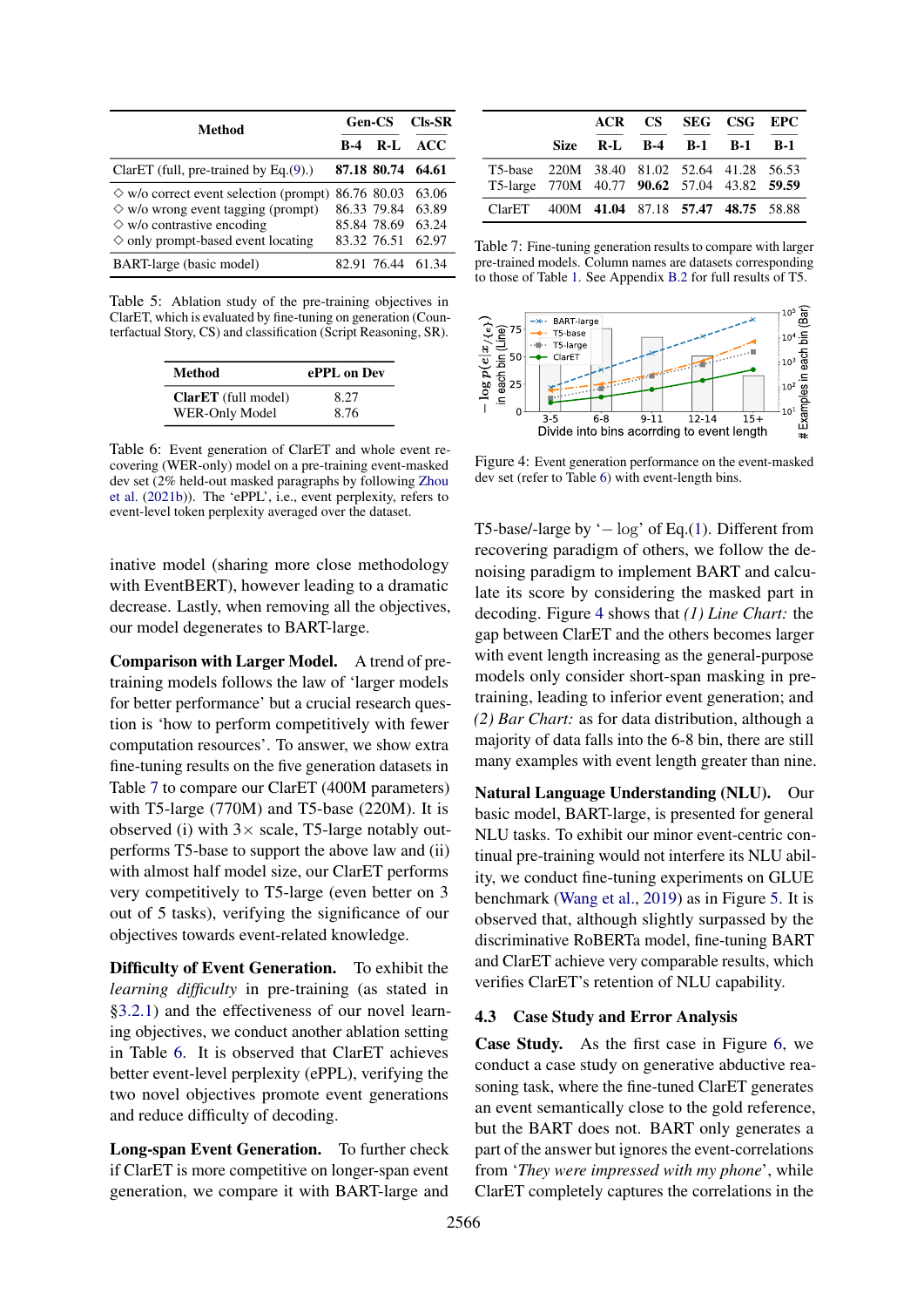<span id="page-8-2"></span>

Figure 5: Fine-tuning results on GLUE dev, which verifies ClarET retains BART's natural language understanding ability.

<span id="page-8-3"></span>**Context:** *I went to the store to buy a phone. [E] They were impressed with my phone.*

**Reference of the Gold Event** *[E]***:** *I bought the latest model of the phone I wanted, and showed it to my friends.*

*Generation by ClarET:*

*I bought a new phone and showed it to my friends.* (BLEU-4: 34) *Generation by BART:*

*I bought a new phone.* (BLEU-4: 0)

**Context:** *Cora was starting her job as a kindergarten teacher. [E] At the end of the day, they all told her how much they liked her!* **Reference of the Gold Event** *[E]***:** *Cora was nervous, but knew the students were nervous too, so she tried to be extra friendly. Generation by ClarET:*

*Cora spent the whole day with her students.* (BLEU-4: 0)

Figure 6: Case study & error analysis on abductive reasoning.

contexts (e.g., '*to buy a phone*' and '*They were impressed*',) and generate a much better result.

Error Analysis and Limitation. The second case in Figure [6](#page-8-3) shows that our ClarET is ineffective when the gold event is very complicated. In detail, the model focus only on '*at the end of the day*' to generate '*... spent the whole day ...*' but ignore very subtle contexts, e.g., '*starting her job ... teacher*' and '*they liked her*'. To expand, we found a problem in long-event decoding by pilot experiments. As shown in Figure [7,](#page-8-4) it is observed that the gap of token-level perplexity between ClarET and WER-only gradually diminishes. This is because the subsequent tokens in an event can be generated on the basis of previous generations on the decoder side, rather than context-aware representations from the encoder side. While a long span is masked, the model can see previous tokens in an event (i.e.,  $e_{< t}$ ) in decoding and incline to perform the t-th prediction based on  $e_{< t}$  but not  $x_{/\{e\}}$ , especially with a larger  $t$ . As a result, the model would 'cheat' in the generation but learn decoderside language modeling rather than context-aware representations. In the future, we will exploit this problem. Besides, due to computation resources, we choose the model size with 400M and continual

<span id="page-8-4"></span>

Figure 7: Token-level perplexity w.r.t tokens' percentage positions in events on held-out dev set.

pre-training in 90h, limiting the performance.

### 5 Conclusion

We present a novel correlation-aware context-toevent Transformer to self-supervisedly learn eventcorrelation knowledge from text corpus and benefit various event-centric reasoning scenarios. Besides SoTA fine-tuning results on 5 generation and 4 classification tasks, we conduct zero-/few-shot learning and extensive ablation studies to exhibit our model's effectiveness. Lastly, we find our model is competitive to a twice larger general-purpose model, reduces learning difficulty for event generation, and retains NLU ability from its basic model. Although this work learns context-to-event knowledge, our self-supervised objectives are applicable to other semantically-meaningful text units besides events. For example, text units can be entities and concepts to learn relational and commonsense knowledge, which can benefit more downstream tasks.

### 6 Ethical Statement

This work does not involve any sensitive data, but only public unlabeled corpora, i.e., BookCorpus [\(Zhu et al.,](#page-12-7) [2015\)](#page-12-7) pre-processed by [Zhou et al.](#page-12-3) [\(2021b\)](#page-12-3), and crowd-sourced datasets released in previous works, including *ART* [\(Bhagavatula et al.,](#page-8-0) [2020\)](#page-8-0), TIMETRAVEL [\(Qin et al.,](#page-11-0) [2019\)](#page-11-0), APSI [\(Zhang et al.,](#page-12-8) [2020a\)](#page-12-8), MCNC [\(Li et al.,](#page-10-4) [2018\)](#page-10-4), ROCStories [\(Mori et al.,](#page-10-5) [2020\)](#page-10-5).

### References

- <span id="page-8-0"></span>Chandra Bhagavatula, Ronan Le Bras, Chaitanya Malaviya, Keisuke Sakaguchi, Ari Holtzman, Hannah Rashkin, Doug Downey, Wen-tau Yih, and Yejin Choi. 2020. [Abductive commonsense reasoning.](https://openreview.net/forum?id=Byg1v1HKDB) In *8th International Conference on Learning Representations, ICLR 2020, Addis Ababa, Ethiopia, April 26-30, 2020*. OpenReview.net.
- <span id="page-8-1"></span>Antoine Bosselut, Hannah Rashkin, Maarten Sap, Chaitanya Malaviya, Asli Celikyilmaz, and Yejin Choi.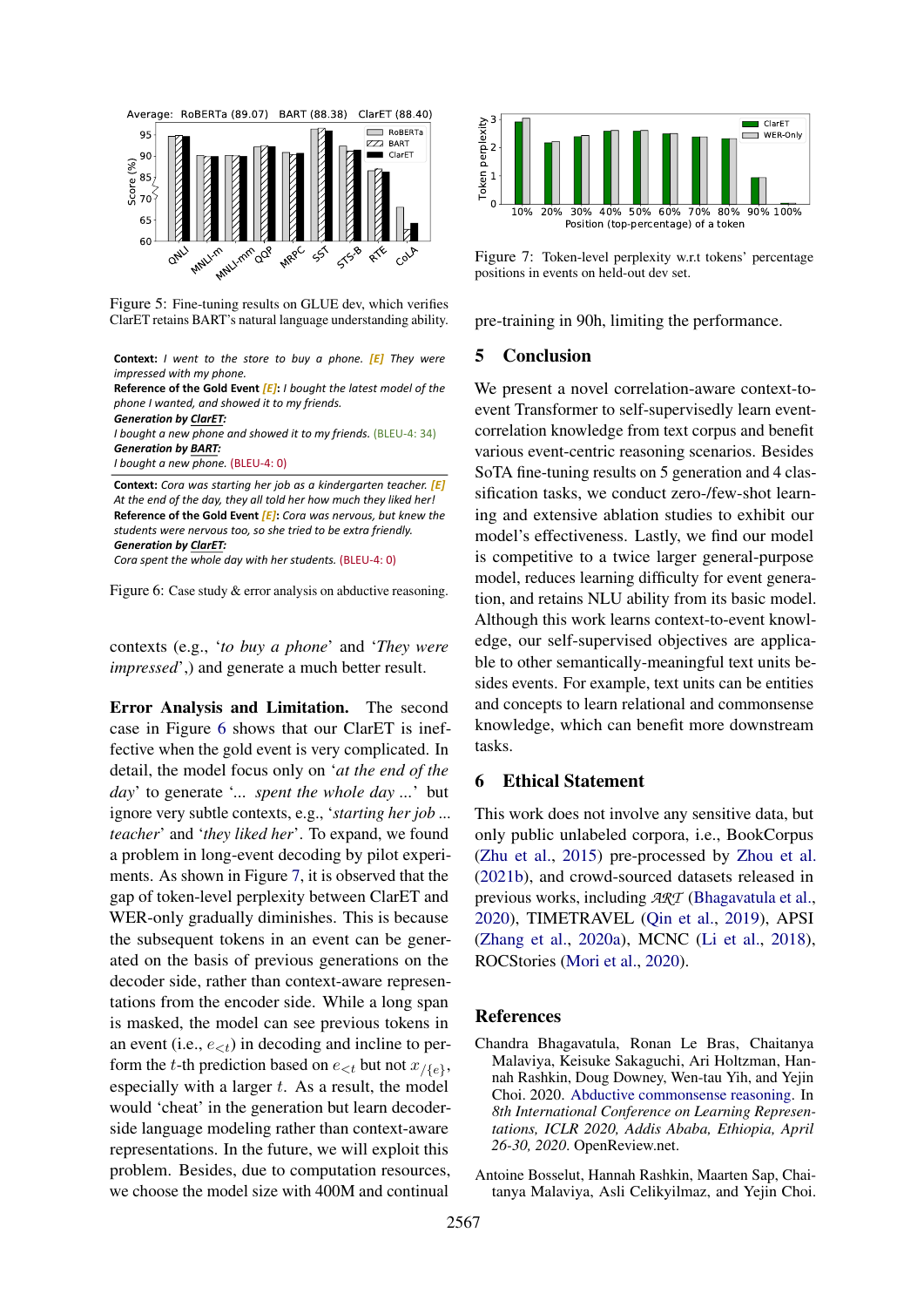2019. [COMET: commonsense transformers for auto](https://doi.org/10.18653/v1/p19-1470)[matic knowledge graph construction.](https://doi.org/10.18653/v1/p19-1470) In *Proceedings of the 57th Conference of the Association for Computational Linguistics, ACL 2019, Florence, Italy, July 28- August 2, 2019, Volume 1: Long Papers*, pages 4762–4779. Association for Computational Linguistics.

- <span id="page-9-9"></span>Snigdha Chaturvedi, Haoruo Peng, and Dan Roth. 2017. [Story comprehension for predicting what happens](https://doi.org/10.18653/v1/d17-1168) [next.](https://doi.org/10.18653/v1/d17-1168) In *Proceedings of the 2017 Conference on Empirical Methods in Natural Language Processing, EMNLP 2017, Copenhagen, Denmark, September 9-11, 2017*, pages 1603–1614. Association for Computational Linguistics.
- <span id="page-9-15"></span>Jacob Devlin, Ming-Wei Chang, Kenton Lee, and Kristina Toutanova. 2019. [BERT: pre-training of](https://doi.org/10.18653/v1/n19-1423) [deep bidirectional transformers for language under](https://doi.org/10.18653/v1/n19-1423)[standing.](https://doi.org/10.18653/v1/n19-1423) In *Proceedings of the 2019 Conference of the North American Chapter of the Association for Computational Linguistics: Human Language Technologies, NAACL-HLT 2019, Minneapolis, MN, USA, June 2-7, 2019, Volume 1 (Long and Short Papers)*, pages 4171–4186. Association for Computational Linguistics.
- <span id="page-9-0"></span>Xiao Ding, Kuo Liao, Ting Liu, Zhongyang Li, and Junwen Duan. 2019. [Event representation learning](https://doi.org/10.18653/v1/D19-1495) [enhanced with external commonsense knowledge.](https://doi.org/10.18653/v1/D19-1495) In *Proceedings of the 2019 Conference on Empirical Methods in Natural Language Processing and the 9th International Joint Conference on Natural Language Processing, EMNLP-IJCNLP 2019, Hong Kong, China, November 3-7, 2019*, pages 4893–4902. Association for Computational Linguistics.
- <span id="page-9-5"></span>Li Dong, Nan Yang, Wenhui Wang, Furu Wei, Xiaodong Liu, Yu Wang, Jianfeng Gao, Ming Zhou, and Hsiao-Wuen Hon. 2019. [Unified language model](https://proceedings.neurips.cc/paper/2019/hash/c20bb2d9a50d5ac1f713f8b34d9aac5a-Abstract.html) [pre-training for natural language understanding and](https://proceedings.neurips.cc/paper/2019/hash/c20bb2d9a50d5ac1f713f8b34d9aac5a-Abstract.html) [generation.](https://proceedings.neurips.cc/paper/2019/hash/c20bb2d9a50d5ac1f713f8b34d9aac5a-Abstract.html) In *Advances in Neural Information Processing Systems 32: Annual Conference on Neural Information Processing Systems 2019, NeurIPS 2019, December 8-14, 2019, Vancouver, BC, Canada*, pages 13042–13054.
- <span id="page-9-7"></span>Yue Dong, Chandra Bhagavatula, Ximing Lu, Jena D. Hwang, Antoine Bosselut, Jackie Chi Kit Cheung, and Yejin Choi. 2021. [On-the-fly attention modula](https://doi.org/10.18653/v1/2021.findings-acl.107)[tion for neural generation.](https://doi.org/10.18653/v1/2021.findings-acl.107) In *Findings of the Association for Computational Linguistics: ACL/IJCNLP 2021, Online Event, August 1-6, 2021*, volume ACL/IJCNLP 2021 of *Findings of ACL*, pages 1261– 1274. Association for Computational Linguistics.
- <span id="page-9-6"></span>Zhengxiao Du, Yujie Qian, Xiao Liu, Ming Ding, Jiezhong Qiu, Zhilin Yang, and Jie Tang. 2021. [All](http://arxiv.org/abs/2103.10360) [NLP tasks are generation tasks: A general pretraining](http://arxiv.org/abs/2103.10360) [framework.](http://arxiv.org/abs/2103.10360) *CoRR*, abs/2103.10360.
- <span id="page-9-12"></span>Angela Fan, Mike Lewis, and Yann N. Dauphin. 2018. [Hierarchical neural story generation.](https://doi.org/10.18653/v1/P18-1082) In *Proceedings of the 56th Annual Meeting of the Association for Computational Linguistics, ACL 2018, Melbourne,*

*Australia, July 15-20, 2018, Volume 1: Long Papers*, pages 889–898. Association for Computational Linguistics.

- <span id="page-9-13"></span>Angela Fan, Mike Lewis, and Yann N. Dauphin. 2019. [Strategies for structuring story generation.](https://doi.org/10.18653/v1/p19-1254) In *Proceedings of the 57th Conference of the Association for Computational Linguistics, ACL 2019, Florence, Italy, July 28- August 2, 2019, Volume 1: Long Papers*, pages 2650–2660. Association for Computational Linguistics.
- <span id="page-9-11"></span>Jonas Gehring, Michael Auli, David Grangier, Denis Yarats, and Yann N. Dauphin. 2017. [Convolutional](http://proceedings.mlr.press/v70/gehring17a.html) [sequence to sequence learning.](http://proceedings.mlr.press/v70/gehring17a.html) In *Proceedings of the 34th International Conference on Machine Learning, ICML 2017, Sydney, NSW, Australia, 6-11 August 2017*, volume 70 of *Proceedings of Machine Learning Research*, pages 1243–1252. PMLR.
- <span id="page-9-14"></span>Mark Granroth-Wilding and Stephen Clark. 2016. [What](http://www.aaai.org/ocs/index.php/AAAI/AAAI16/paper/view/11995) [happens next? event prediction using a composi](http://www.aaai.org/ocs/index.php/AAAI/AAAI16/paper/view/11995)[tional neural network model.](http://www.aaai.org/ocs/index.php/AAAI/AAAI16/paper/view/11995) In *Proceedings of the Thirtieth AAAI Conference on Artificial Intelligence, February 12-17, 2016, Phoenix, Arizona, USA*, pages 2727–2733. AAAI Press.
- <span id="page-9-8"></span>Jian Guan, Fei Huang, Minlie Huang, Zhihao Zhao, and Xiaoyan Zhu. 2020. [A knowledge-enhanced](https://transacl.org/ojs/index.php/tacl/article/view/1886) [pretraining model for commonsense story generation.](https://transacl.org/ojs/index.php/tacl/article/view/1886) *Trans. Assoc. Comput. Linguistics*, 8:93–108.
- <span id="page-9-2"></span>Jian Guan, Yansen Wang, and Minlie Huang. 2019. [Story ending generation with incremental encoding](https://doi.org/10.1609/aaai.v33i01.33016473) [and commonsense knowledge.](https://doi.org/10.1609/aaai.v33i01.33016473) In *The Thirty-Third AAAI Conference on Artificial Intelligence, AAAI 2019, The Thirty-First Innovative Applications of Artificial Intelligence Conference, IAAI 2019, The Ninth AAAI Symposium on Educational Advances in Artificial Intelligence, EAAI 2019, Honolulu, Hawaii, USA, January 27 - February 1, 2019*, pages 6473– 6480. AAAI Press.
- <span id="page-9-3"></span>Rujun Han, Xiang Ren, and Nanyun Peng. 2020a. Deer: A data efficient language model for event temporal reasoning. *arXiv preprint arXiv:2012.15283*.
- <span id="page-9-10"></span>Rujun Han, Xiang Ren, and Nanyun Peng. 2020b. [DEER: A data efficient language model for event](http://arxiv.org/abs/2012.15283) [temporal reasoning.](http://arxiv.org/abs/2012.15283) *CoRR*, abs/2012.15283.
- <span id="page-9-1"></span>Qingbao Huang, Linzhang Mo, Pijian Li, Yi Cai, Qingguang Liu, Jielong Wei, Qing Li, and Ho-fung Leung. 2021. [Story ending generation with multi-level graph](https://ojs.aaai.org/index.php/AAAI/article/view/17545) [convolutional networks over dependency trees.](https://ojs.aaai.org/index.php/AAAI/article/view/17545) In *Thirty-Fifth AAAI Conference on Artificial Intelligence, AAAI 2021, Thirty-Third Conference on Innovative Applications of Artificial Intelligence, IAAI 2021, The Eleventh Symposium on Educational Advances in Artificial Intelligence, EAAI 2021, Virtual Event, February 2-9, 2021*, pages 13073–13081. AAAI Press.
- <span id="page-9-4"></span>Jena D. Hwang, Chandra Bhagavatula, Ronan Le Bras, Jeff Da, Keisuke Sakaguchi, Antoine Bosselut, and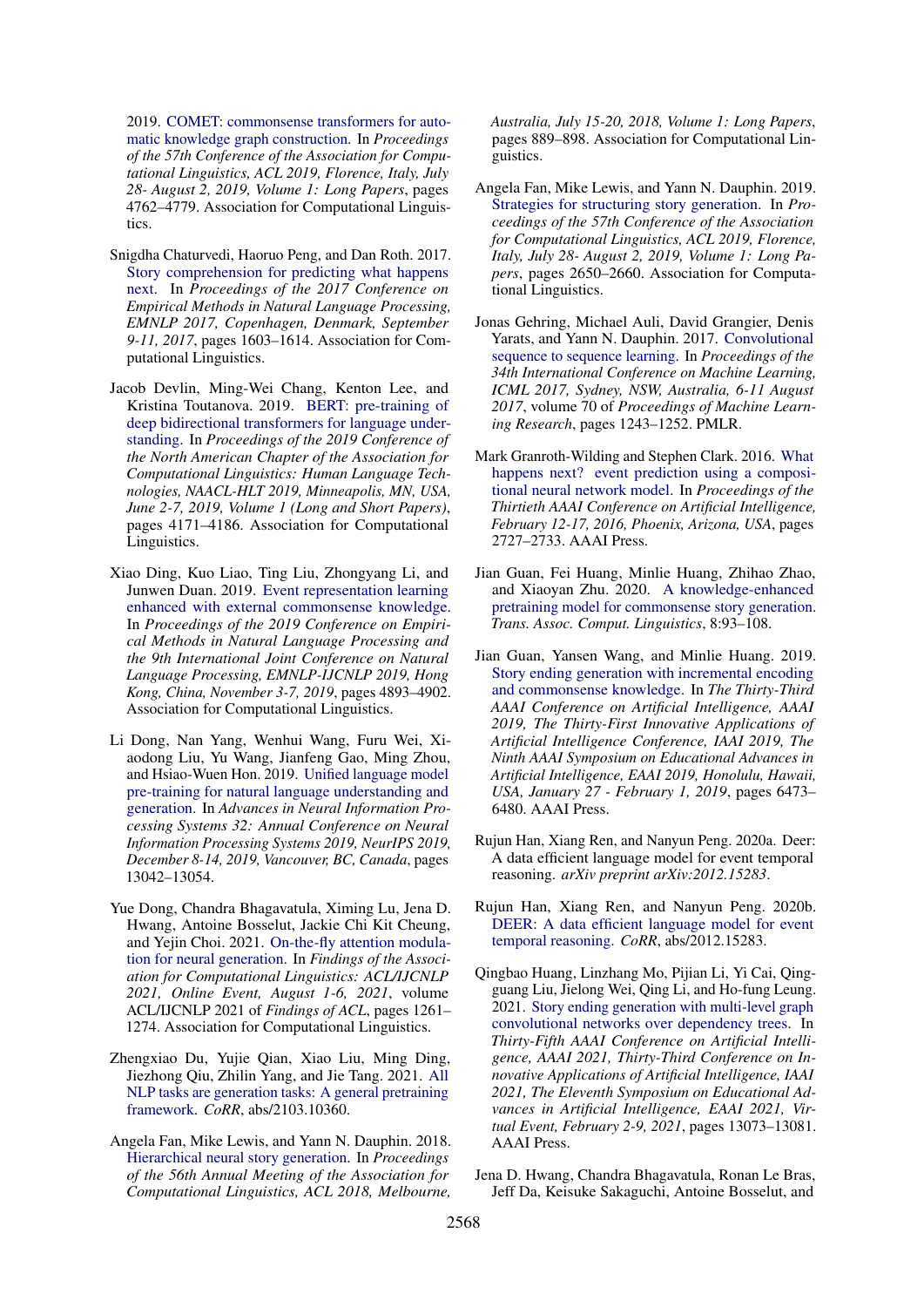Yejin Choi. 2021. [\(comet-\) atomic 2020: On sym](https://ojs.aaai.org/index.php/AAAI/article/view/16792)[bolic and neural commonsense knowledge graphs.](https://ojs.aaai.org/index.php/AAAI/article/view/16792) In *Thirty-Fifth AAAI Conference on Artificial Intelligence, AAAI 2021, Thirty-Third Conference on Innovative Applications of Artificial Intelligence, IAAI 2021, The Eleventh Symposium on Educational Advances in Artificial Intelligence, EAAI 2021, Virtual Event, February 2-9, 2021*, pages 6384–6392. AAAI Press.

- <span id="page-10-3"></span>Haozhe Ji, Pei Ke, Shaohan Huang, Furu Wei, Xiaoyan Zhu, and Minlie Huang. 2020. [Language generation](https://doi.org/10.18653/v1/2020.emnlp-main.54) [with multi-hop reasoning on commonsense knowl](https://doi.org/10.18653/v1/2020.emnlp-main.54)[edge graph.](https://doi.org/10.18653/v1/2020.emnlp-main.54) In *Proceedings of the 2020 Conference on Empirical Methods in Natural Language Processing, EMNLP 2020, Online, November 16-20, 2020*, pages 725–736. Association for Computational Linguistics.
- <span id="page-10-9"></span>Mandar Joshi, Danqi Chen, Yinhan Liu, Daniel S. Weld, Luke Zettlemoyer, and Omer Levy. 2020. [Spanbert:](https://transacl.org/ojs/index.php/tacl/article/view/1853) [Improving pre-training by representing and predict](https://transacl.org/ojs/index.php/tacl/article/view/1853)[ing spans.](https://transacl.org/ojs/index.php/tacl/article/view/1853) *Trans. Assoc. Comput. Linguistics*, 8:64– 77.
- <span id="page-10-7"></span>Daniel Khashabi, Sewon Min, Tushar Khot, Ashish Sabharwal, Oyvind Tafjord, Peter Clark, and Hannaneh Hajishirzi. 2020. [Unifiedqa: Crossing format bound](https://doi.org/10.18653/v1/2020.findings-emnlp.171)[aries with a single QA system.](https://doi.org/10.18653/v1/2020.findings-emnlp.171) In *Findings of the Association for Computational Linguistics: EMNLP 2020, Online Event, 16-20 November 2020*, volume EMNLP 2020 of *Findings of ACL*, pages 1896–1907. Association for Computational Linguistics.
- <span id="page-10-11"></span>Diederik P. Kingma and Jimmy Ba. 2015. [Adam: A](http://arxiv.org/abs/1412.6980) [method for stochastic optimization.](http://arxiv.org/abs/1412.6980) In *3rd International Conference on Learning Representations, ICLR 2015, San Diego, CA, USA, May 7-9, 2015, Conference Track Proceedings*.
- <span id="page-10-2"></span>Mike Lewis, Yinhan Liu, Naman Goyal, Marjan Ghazvininejad, Abdelrahman Mohamed, Omer Levy, Veselin Stoyanov, and Luke Zettlemoyer. 2020. [BART: denoising sequence-to-sequence pre-training](https://doi.org/10.18653/v1/2020.acl-main.703) [for natural language generation, translation, and com](https://doi.org/10.18653/v1/2020.acl-main.703)[prehension.](https://doi.org/10.18653/v1/2020.acl-main.703) In *Proceedings of the 58th Annual Meeting of the Association for Computational Linguistics, ACL 2020, Online, July 5-10, 2020*, pages 7871–7880. Association for Computational Linguistics.
- <span id="page-10-4"></span>Zhongyang Li, Xiao Ding, and Ting Liu. 2018. [Con](https://doi.org/10.24963/ijcai.2018/584)[structing narrative event evolutionary graph for script](https://doi.org/10.24963/ijcai.2018/584) [event prediction.](https://doi.org/10.24963/ijcai.2018/584) In *Proceedings of the Twenty-Seventh International Joint Conference on Artificial Intelligence, IJCAI 2018, July 13-19, 2018, Stockholm, Sweden*, pages 4201–4207. ijcai.org.
- <span id="page-10-14"></span>Chin-Yew Lin. 2004. Rouge: A package for automatic evaluation of summaries. In *Text summarization branches out*, pages 74–81.
- <span id="page-10-1"></span>Shih-Ting Lin, Nathanael Chambers, and Greg Durrett. 2020. [Conditional generation of temporally-ordered](http://arxiv.org/abs/2012.15786) [event sequences.](http://arxiv.org/abs/2012.15786) *CoRR*, abs/2012.15786.
- <span id="page-10-6"></span>Shih-Ting Lin, Nathanael Chambers, and Greg Durrett. 2021. [Conditional generation of temporally-ordered](https://doi.org/10.18653/v1/2021.acl-long.555) [event sequences.](https://doi.org/10.18653/v1/2021.acl-long.555) In *Proceedings of the 59th Annual Meeting of the Association for Computational Linguistics and the 11th International Joint Conference on Natural Language Processing, ACL/IJCNLP 2021, (Volume 1: Long Papers), Virtual Event, August 1-6, 2021*, pages 7142–7157. Association for Computational Linguistics.
- <span id="page-10-12"></span>Yinhan Liu, Myle Ott, Naman Goyal, Jingfei Du, Mandar Joshi, Danqi Chen, Omer Levy, Mike Lewis, Luke Zettlemoyer, and Veselin Stoyanov. 2019. [Roberta: A robustly optimized BERT pretraining](http://arxiv.org/abs/1907.11692) [approach.](http://arxiv.org/abs/1907.11692) *CoRR*, abs/1907.11692.
- <span id="page-10-8"></span>Nicholas Lourie, Ronan Le Bras, Chandra Bhagavatula, and Yejin Choi. 2021. [UNICORN on RAINBOW: A](https://ojs.aaai.org/index.php/AAAI/article/view/17590) [universal commonsense reasoning model on a new](https://ojs.aaai.org/index.php/AAAI/article/view/17590) [multitask benchmark.](https://ojs.aaai.org/index.php/AAAI/article/view/17590) In *Thirty-Fifth AAAI Conference on Artificial Intelligence, AAAI 2021, Thirty-Third Conference on Innovative Applications of Artificial Intelligence, IAAI 2021, The Eleventh Symposium on Educational Advances in Artificial Intelligence, EAAI 2021, Virtual Event, February 2-9, 2021*, pages 13480–13488. AAAI Press.
- <span id="page-10-15"></span>Thang Luong, Hieu Pham, and Christopher D. Manning. 2015. [Effective approaches to attention-based neural](https://doi.org/10.18653/v1/d15-1166) [machine translation.](https://doi.org/10.18653/v1/d15-1166) In *Proceedings of the 2015 Conference on Empirical Methods in Natural Language Processing, EMNLP 2015, Lisbon, Portugal, September 17-21, 2015*, pages 1412–1421. The Association for Computational Linguistics.
- <span id="page-10-0"></span>Shangwen Lv, Fuqing Zhu, and Songlin Hu. 2020. [In](https://doi.org/10.18653/v1/2020.coling-main.27)[tegrating external event knowledge for script learn](https://doi.org/10.18653/v1/2020.coling-main.27)[ing.](https://doi.org/10.18653/v1/2020.coling-main.27) In *Proceedings of the 28th International Conference on Computational Linguistics, COLING 2020, Barcelona, Spain (Online), December 8-13, 2020*, pages 306–315. International Committee on Computational Linguistics.
- <span id="page-10-5"></span>Yusuke Mori, Hiroaki Yamane, Yusuke Mukuta, and Tatsuya Harada. 2020. Finding and generating a missing part for story completion. In *Proceedings of the The 4th Joint SIGHUM Workshop on Computational Linguistics for Cultural Heritage, Social Sciences, Humanities and Literature*, pages 156–166.
- <span id="page-10-10"></span>Nasrin Mostafazadeh, Nathanael Chambers, Xiaodong He, Devi Parikh, Dhruv Batra, Lucy Vanderwende, Pushmeet Kohli, and James F. Allen. 2016. [A cor](https://doi.org/10.18653/v1/n16-1098)[pus and cloze evaluation for deeper understanding](https://doi.org/10.18653/v1/n16-1098) [of commonsense stories.](https://doi.org/10.18653/v1/n16-1098) In *NAACL HLT 2016, The 2016 Conference of the North American Chapter of the Association for Computational Linguistics: Human Language Technologies, San Diego California, USA, June 12-17, 2016*, pages 839–849. The Association for Computational Linguistics.
- <span id="page-10-13"></span>Kishore Papineni, Salim Roukos, Todd Ward, and Wei-Jing Zhu. 2002. [Bleu: a method for automatic evalu](https://doi.org/10.3115/1073083.1073135)[ation of machine translation.](https://doi.org/10.3115/1073083.1073135) In *Proceedings of the*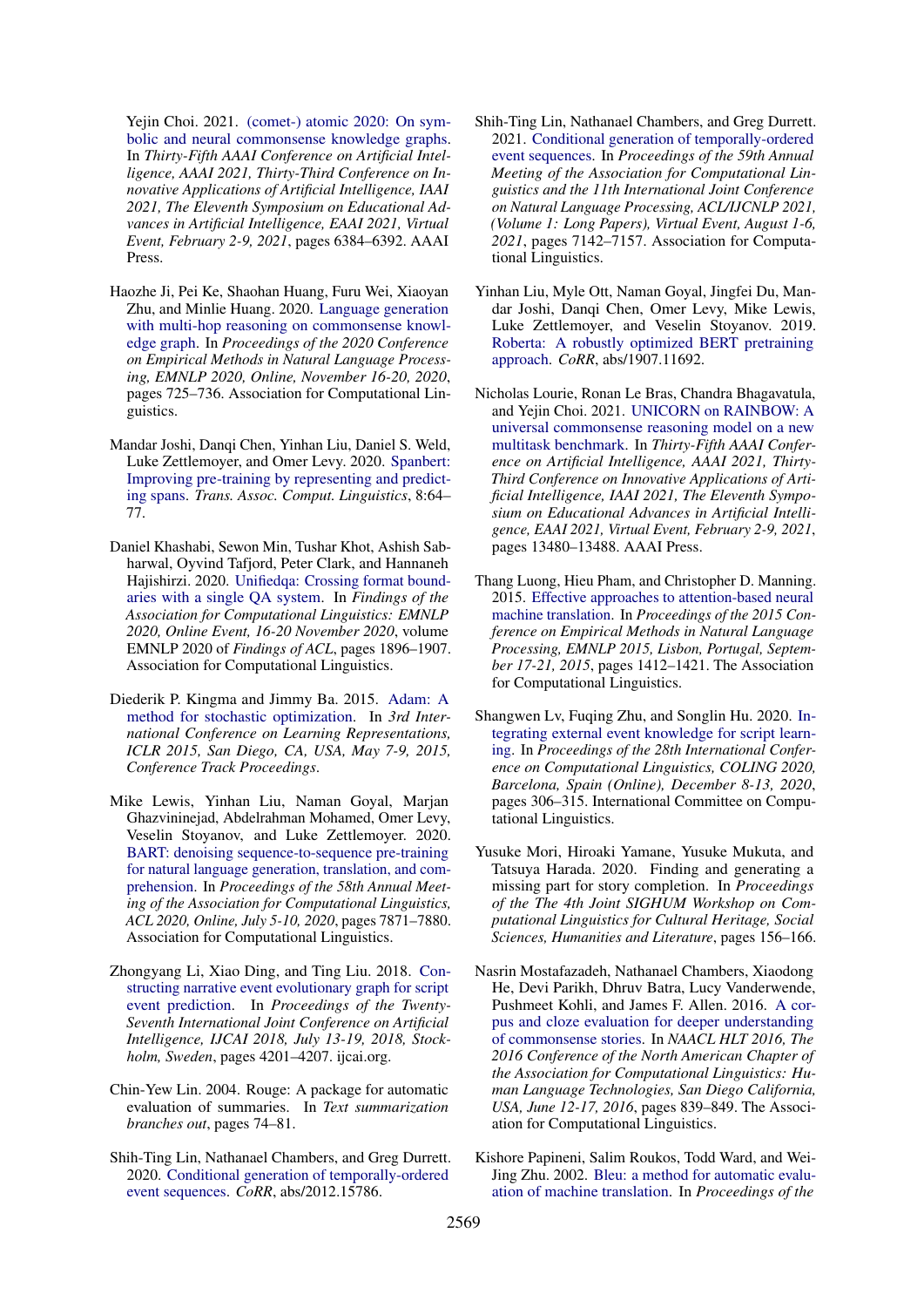*40th Annual Meeting of the Association for Computational Linguistics, July 6-12, 2002, Philadelphia, PA, USA*, pages 311–318. ACL.

- <span id="page-11-14"></span>Matthew E. Peters, Mark Neumann, Robert L. Logan IV, Roy Schwartz, Vidur Joshi, Sameer Singh, and Noah A. Smith. 2019. [Knowledge enhanced contex](https://doi.org/10.18653/v1/D19-1005)[tual word representations.](https://doi.org/10.18653/v1/D19-1005) In *Proceedings of the 2019 Conference on Empirical Methods in Natural Language Processing and the 9th International Joint Conference on Natural Language Processing, EMNLP-IJCNLP 2019, Hong Kong, China, November 3-7, 2019*, pages 43–54. Association for Computational Linguistics.
- <span id="page-11-0"></span>Lianhui Qin, Antoine Bosselut, Ari Holtzman, Chandra Bhagavatula, Elizabeth Clark, and Yejin Choi. 2019. [Counterfactual story reasoning and generation.](https://doi.org/10.18653/v1/D19-1509) In *Proceedings of the 2019 Conference on Empirical Methods in Natural Language Processing and the 9th International Joint Conference on Natural Language Processing, EMNLP-IJCNLP 2019, Hong Kong, China, November 3-7, 2019*, pages 5042–5052. Association for Computational Linguistics.
- <span id="page-11-1"></span>Lianhui Qin, Vered Shwartz, Peter West, Chandra Bhagavatula, Jena D. Hwang, Ronan Le Bras, Antoine Bosselut, and Yejin Choi. 2020. [Back to the future:](https://doi.org/10.18653/v1/2020.emnlp-main.58) [Unsupervised backprop-based decoding for counter](https://doi.org/10.18653/v1/2020.emnlp-main.58)[factual and abductive commonsense reasoning.](https://doi.org/10.18653/v1/2020.emnlp-main.58) In *Proceedings of the 2020 Conference on Empirical Methods in Natural Language Processing, EMNLP 2020, Online, November 16-20, 2020*, pages 794–805. Association for Computational Linguistics.
- <span id="page-11-15"></span>Alec Radford, Karthik Narasimhan, Tim Salimans, and Ilya Sutskever. 2018. Improving language understanding by generative pre-training.
- <span id="page-11-2"></span>Alec Radford, Jeffrey Wu, Rewon Child, David Luan, Dario Amodei, Ilya Sutskever, et al. 2019. Language models are unsupervised multitask learners. *OpenAI blog*, 1(8):9.
- <span id="page-11-3"></span>Colin Raffel, Noam Shazeer, Adam Roberts, Katherine Lee, Sharan Narang, Michael Matena, Yanqi Zhou, Wei Li, and Peter J. Liu. 2020. [Exploring the limits](http://jmlr.org/papers/v21/20-074.html) [of transfer learning with a unified text-to-text trans](http://jmlr.org/papers/v21/20-074.html)[former.](http://jmlr.org/papers/v21/20-074.html) *J. Mach. Learn. Res.*, 21:140:1–140:67.
- <span id="page-11-8"></span>Maarten Sap, Ronan Le Bras, Emily Allaway, Chandra Bhagavatula, Nicholas Lourie, Hannah Rashkin, Brendan Roof, Noah A Smith, and Yejin Choi. 2019. Atomic: An atlas of machine commonsense for ifthen reasoning. In *Proceedings of the AAAI Conference on Artificial Intelligence*, volume 33, pages 3027–3035.
- <span id="page-11-9"></span>Robyn Speer, Joshua Chin, and Catherine Havasi. 2017. [Conceptnet 5.5: An open multilingual graph of gen](http://aaai.org/ocs/index.php/AAAI/AAAI17/paper/view/14972)[eral knowledge.](http://aaai.org/ocs/index.php/AAAI/AAAI17/paper/view/14972) In *Proceedings of the Thirty-First AAAI Conference on Artificial Intelligence, February 4-9, 2017, San Francisco, California, USA*, pages 4444–4451. AAAI Press.
- <span id="page-11-6"></span>Siddarth Srinivasan, Richa Arora, and Mark Riedl. 2018. [A simple and effective approach to the story cloze test.](https://doi.org/10.18653/v1/n18-2015) In *Proceedings of the 2018 Conference of the North American Chapter of the Association for Computational Linguistics: Human Language Technologies, NAACL-HLT, New Orleans, Louisiana, USA, June 1-6, 2018, Volume 2 (Short Papers)*, pages 92–96. Association for Computational Linguistics.
- <span id="page-11-10"></span>Ashish Vaswani, Noam Shazeer, Niki Parmar, Jakob Uszkoreit, Llion Jones, Aidan N. Gomez, Lukasz Kaiser, and Illia Polosukhin. 2017. [Attention is all](https://proceedings.neurips.cc/paper/2017/hash/3f5ee243547dee91fbd053c1c4a845aa-Abstract.html) [you need.](https://proceedings.neurips.cc/paper/2017/hash/3f5ee243547dee91fbd053c1c4a845aa-Abstract.html) In *Advances in Neural Information Processing Systems 30: Annual Conference on Neural Information Processing Systems 2017, December 4-9, 2017, Long Beach, CA, USA*, pages 5998–6008.
- <span id="page-11-11"></span>Alex Wang, Amanpreet Singh, Julian Michael, Felix Hill, Omer Levy, and Samuel R. Bowman. 2019. [GLUE: A multi-task benchmark and analysis plat](https://openreview.net/forum?id=rJ4km2R5t7)[form for natural language understanding.](https://openreview.net/forum?id=rJ4km2R5t7) In *7th International Conference on Learning Representations, ICLR 2019, New Orleans, LA, USA, May 6-9, 2019*. OpenReview.net.
- <span id="page-11-4"></span>Tianming Wang and Xiaojun Wan. 2019. [T-CVAE:](https://doi.org/10.24963/ijcai.2019/727) [transformer-based conditioned variational autoen](https://doi.org/10.24963/ijcai.2019/727)[coder for story completion.](https://doi.org/10.24963/ijcai.2019/727) In *Proceedings of the Twenty-Eighth International Joint Conference on Artificial Intelligence, IJCAI 2019, Macao, China, August 10-16, 2019*, pages 5233–5239. ijcai.org.
- <span id="page-11-5"></span>Zhongqing Wang, Yue Zhang, and Ching-Yun Chang. 2017. [Integrating order information and event rela](https://doi.org/10.18653/v1/d17-1006)[tion for script event prediction.](https://doi.org/10.18653/v1/d17-1006) In *Proceedings of the 2017 Conference on Empirical Methods in Natural Language Processing, EMNLP 2017, Copenhagen, Denmark, September 9-11, 2017*, pages 57–67. Association for Computational Linguistics.
- <span id="page-11-7"></span>Ziqi Wang, Xiaozhi Wang, Xu Han, Yankai Lin, Lei Hou, Zhiyuan Liu, Peng Li, Juanzi Li, and Jie Zhou. 2021. [CLEVE: contrastive pre-training for event ex](https://doi.org/10.18653/v1/2021.acl-long.491)[traction.](https://doi.org/10.18653/v1/2021.acl-long.491) In *Proceedings of the 59th Annual Meeting of the Association for Computational Linguistics and the 11th International Joint Conference on Natural Language Processing, ACL/IJCNLP 2021, (Volume 1: Long Papers), Virtual Event, August 1-6, 2021*, pages 6283–6297. Association for Computational Linguistics.
- <span id="page-11-12"></span>Bonnie Webber, Rashmi Prasad, Alan Lee, and Aravind Joshi. 2019. The penn discourse treebank 3.0 annotation manual. *Philadelphia, University of Pennsylvania*.
- <span id="page-11-13"></span>Jingjing Xu, Xuancheng Ren, Yi Zhang, Qi Zeng, Xiaoyan Cai, and Xu Sun. 2018. [A skeleton-based](https://aclanthology.org/D18-1462/) [model for promoting coherence among sentences in](https://aclanthology.org/D18-1462/) [narrative story generation.](https://aclanthology.org/D18-1462/) In *Proceedings of the 2018 Conference on Empirical Methods in Natural Language Processing, Brussels, Belgium, October 31 - November 4, 2018*, pages 4306–4315. Association for Computational Linguistics.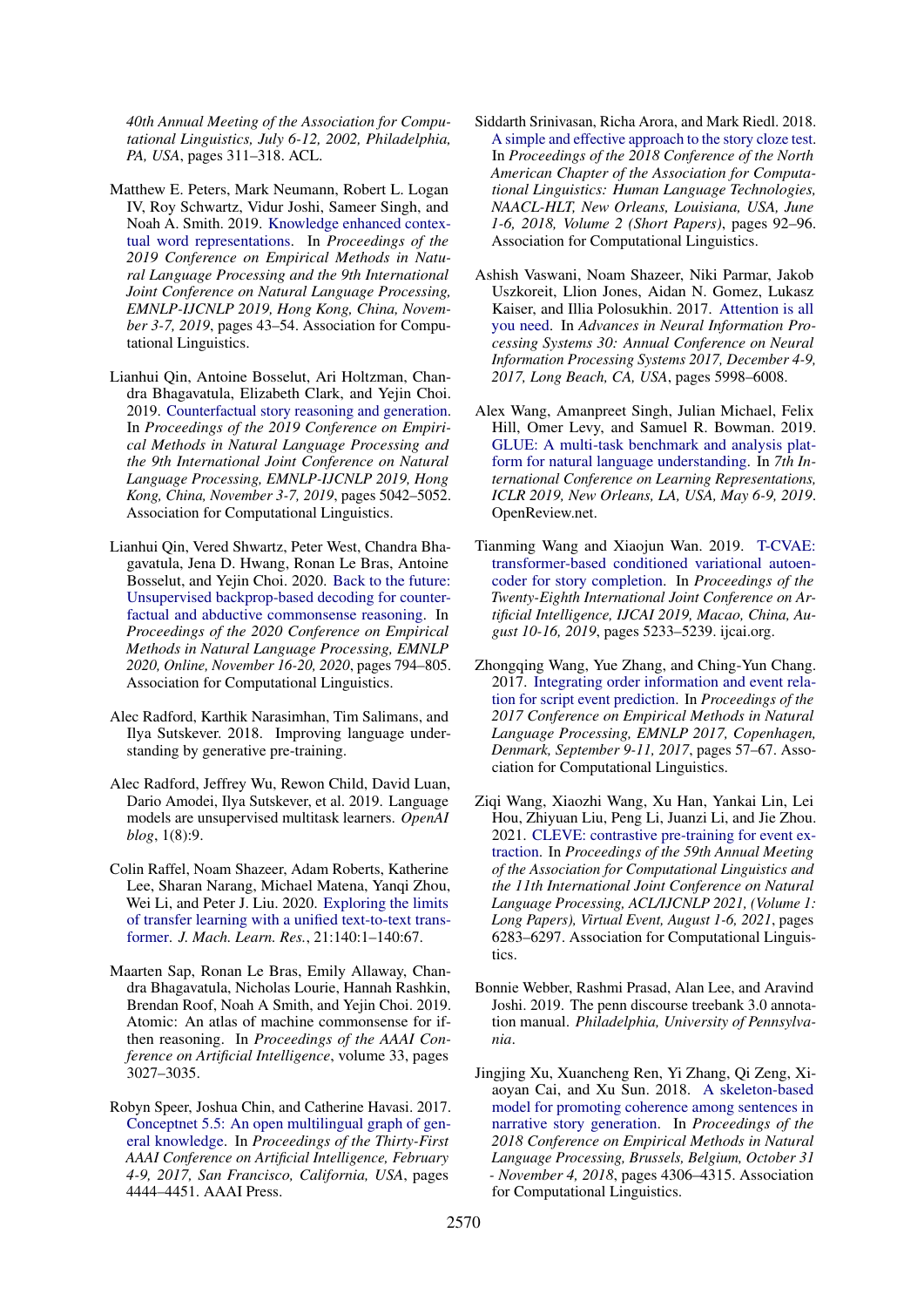- <span id="page-12-13"></span>Jianwei Yang, Jiasen Lu, Stefan Lee, Dhruv Batra, and Devi Parikh. 2018. [Graph R-CNN for scene graph](https://doi.org/10.1007/978-3-030-01246-5_41) [generation.](https://doi.org/10.1007/978-3-030-01246-5_41) In *Computer Vision - ECCV 2018 - 15th European Conference, Munich, Germany, September 8-14, 2018, Proceedings, Part I*, volume 11205 of *Lecture Notes in Computer Science*, pages 690–706. Springer.
- <span id="page-12-5"></span>Lili Yao, Nanyun Peng, Ralph M. Weischedel, Kevin Knight, Dongyan Zhao, and Rui Yan. 2019. [Plan](https://doi.org/10.1609/aaai.v33i01.33017378)[and-write: Towards better automatic storytelling.](https://doi.org/10.1609/aaai.v33i01.33017378) In *The Thirty-Third AAAI Conference on Artificial Intelligence, AAAI 2019, The Thirty-First Innovative Applications of Artificial Intelligence Conference, IAAI 2019, The Ninth AAAI Symposium on Educational Advances in Artificial Intelligence, EAAI 2019, Honolulu, Hawaii, USA, January 27 - February 1, 2019*, pages 7378–7385. AAAI Press.
- <span id="page-12-2"></span>Changlong Yu, Hongming Zhang, Yangqiu Song, and Wilfred Ng. 2020. [Cocolm: Complex commonsense](http://arxiv.org/abs/2012.15643) [enhanced language model.](http://arxiv.org/abs/2012.15643) *CoRR*, abs/2012.15643.
- <span id="page-12-8"></span>Hongming Zhang, Muhao Chen, Haoyu Wang, Yangqiu Song, and Dan Roth. 2020a. [Analogous process](https://doi.org/10.18653/v1/2020.emnlp-main.119) [structure induction for sub-event sequence prediction.](https://doi.org/10.18653/v1/2020.emnlp-main.119) In *Proceedings of the 2020 Conference on Empirical Methods in Natural Language Processing, EMNLP 2020, Online, November 16-20, 2020*, pages 1541– 1550. Association for Computational Linguistics.
- <span id="page-12-0"></span>Hongming Zhang, Xin Liu, Haojie Pan, Yangqiu Song, and Cane Wing-Ki Leung. 2020b. [ASER: A large](https://doi.org/10.1145/3366423.3380107)[scale eventuality knowledge graph.](https://doi.org/10.1145/3366423.3380107) In *WWW '20: The Web Conference 2020, Taipei, Taiwan, April 20- 24, 2020*, pages 201–211. ACM / IW3C2.
- <span id="page-12-11"></span>Tianyi Zhang, Varsha Kishore, Felix Wu, Kilian Q. Weinberger, and Yoav Artzi. 2020c. [Bertscore: Eval](https://openreview.net/forum?id=SkeHuCVFDr)[uating text generation with BERT.](https://openreview.net/forum?id=SkeHuCVFDr) In *8th International Conference on Learning Representations, ICLR 2020, Addis Ababa, Ethiopia, April 26-30, 2020*. OpenReview.net.
- <span id="page-12-14"></span>Zhengyan Zhang, Xu Han, Zhiyuan Liu, Xin Jiang, Maosong Sun, and Qun Liu. 2019. [ERNIE: enhanced](https://doi.org/10.18653/v1/p19-1139) [language representation with informative entities.](https://doi.org/10.18653/v1/p19-1139) In *Proceedings of the 57th Conference of the Association for Computational Linguistics, ACL 2019, Florence, Italy, July 28- August 2, 2019, Volume 1: Long Papers*, pages 1441–1451. Association for Computational Linguistics.
- <span id="page-12-9"></span>Wangchunshu Zhou, Dong-Ho Lee, Ravi Kiran Selvam, Seyeon Lee, and Xiang Ren. 2021a. [Pre-training](https://openreview.net/forum?id=3k20LAiHYL2) [text-to-text transformers for concept-centric common](https://openreview.net/forum?id=3k20LAiHYL2) [sense.](https://openreview.net/forum?id=3k20LAiHYL2) In *9th International Conference on Learning Representations, ICLR 2021, Virtual Event, Austria, May 3-7, 2021*. OpenReview.net.
- <span id="page-12-3"></span>Yucheng Zhou, Xiubo Geng, Tao Shen, Guodong Long, and Daxin Jiang. 2021b. [Eventbert: A pre](http://arxiv.org/abs/2110.06533)[trained model for event correlation reasoning.](http://arxiv.org/abs/2110.06533) *CoRR*, abs/2110.06533.
- <span id="page-12-6"></span>Yucheng Zhou, Xiubo Geng, Tao Shen, Jian Pei, Wenqiang Zhang, and Daxin Jiang. 2021c. [Modeling](https://doi.org/10.18653/v1/2021.findings-acl.403) [event-pair relations in external knowledge graphs for](https://doi.org/10.18653/v1/2021.findings-acl.403) [script reasoning.](https://doi.org/10.18653/v1/2021.findings-acl.403) In *Findings of the Association for Computational Linguistics: ACL/IJCNLP 2021, Online Event, August 1-6, 2021*, volume ACL/IJCNLP 2021 of *Findings of ACL*, pages 4586–4596. Association for Computational Linguistics.
- <span id="page-12-7"></span>Yukun Zhu, Ryan Kiros, Richard S. Zemel, Ruslan Salakhutdinov, Raquel Urtasun, Antonio Torralba, and Sanja Fidler. 2015. [Aligning books and movies:](https://doi.org/10.1109/ICCV.2015.11) [Towards story-like visual explanations by watching](https://doi.org/10.1109/ICCV.2015.11) [movies and reading books.](https://doi.org/10.1109/ICCV.2015.11) In *2015 IEEE International Conference on Computer Vision, ICCV 2015, Santiago, Chile, December 7-13, 2015*, pages 19–27. IEEE Computer Society.
- <span id="page-12-4"></span>Yunchang Zhu, Liang Pang, Yanyan Lan, and Xueqi Cheng. 2020. [L2R2: leveraging ranking for abduc](http://arxiv.org/abs/2005.11223)[tive reasoning.](http://arxiv.org/abs/2005.11223) *CoRR*, abs/2005.11223.

## <span id="page-12-1"></span>A Examples from Mined Pre-training Corpus

There are some mined pre-training examples shown in Table [8.](#page-13-1) As in [\(Zhou et al.,](#page-12-3) [2021b\)](#page-12-3), an example includes a paragraph, events, a selected positive event, connectives of the positive event, and sampled negative events of the positive event.

# B More Details

#### <span id="page-12-10"></span>B.1 BART Pre-training Resources

In this section, we analyze BART pre-training resources in terms of text corpora and computation resources.

As for tokens in BART pre-training corpora, BART paper [\(Lewis et al.,](#page-10-2) [2020\)](#page-10-2) claims using the same corpora as in RoBERTa [\(Liu et al.,](#page-10-12) [2019\)](#page-10-12) and T5 paper [\(Raffel et al.,](#page-11-3) [2020\)](#page-11-3) states RoBERTa uses a 2.2T-token text corpus. Thus, we adopt '2.2T' as the number in the main paper.

As for BART pre-training computation overheads, the contributor of BART official code repository said '*We trained for around 11-12 days on 256 gpus.*' at [https://github.com/pytorch/](https://github.com/pytorch/fairseq/issues/1525) [fairseq/issues/1525](https://github.com/pytorch/fairseq/issues/1525), so the BART pretraining takes from 67584 to 73728 GPU hours. Thus, we use '70,000' as the number in the main paper.

#### <span id="page-12-12"></span>B.2 Full Results of T5 Model

The full results of T5-base and T5-large on the five generation tasks are shown in Table [9.](#page-13-2)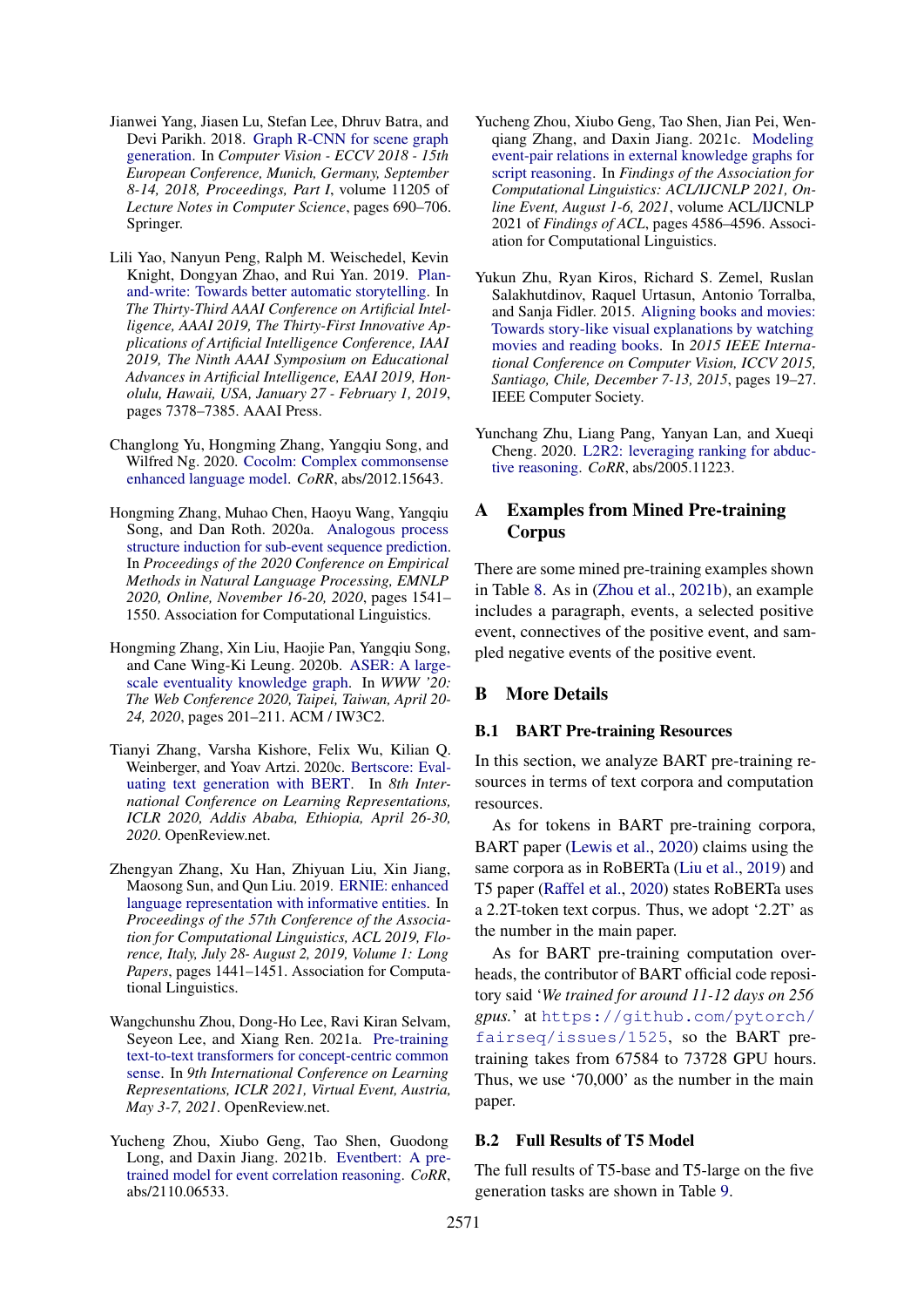<span id="page-13-1"></span>

| <b>Example 1</b>       |                                                                                                                                                                                                                                                                                                                                                                                                     |  |  |  |  |  |
|------------------------|-----------------------------------------------------------------------------------------------------------------------------------------------------------------------------------------------------------------------------------------------------------------------------------------------------------------------------------------------------------------------------------------------------|--|--|--|--|--|
| Paragraph              | It was only months later, when she saw her friend's thin gaunt face, her swollen belly and her quiet<br>desperation, that she had come to her senses. Then she had been filled with a combination of burning<br>rage and deep shame. This had endured over the years undiminished.                                                                                                                  |  |  |  |  |  |
| <b>Positive Event</b>  | she had been filled with a combination of burning rage                                                                                                                                                                                                                                                                                                                                              |  |  |  |  |  |
| <b>Connectives</b>     | when; then                                                                                                                                                                                                                                                                                                                                                                                          |  |  |  |  |  |
| <b>Negative Events</b> | he had been loaded with a lot of vampire venom<br>she had been trained in the art of gentler speech<br>I had been blessed with some sort of fire ability<br>he had been transformed into a piece of living statuary<br>he had beened from a block of pale marble<br>I had been circumci sculptsed in the age of infantile apathy<br>                                                                |  |  |  |  |  |
|                        | <b>Example 2</b>                                                                                                                                                                                                                                                                                                                                                                                    |  |  |  |  |  |
| Paragraph              | Then, when she turned twenty one at the end of last year, she had decided to act on it. A driver's<br>license was something she needed for her business and the identity papers which went with it were<br>needed for a range of other reasons, such as enrolling Catherine for school at the start of this year.                                                                                   |  |  |  |  |  |
| <b>Positive Event</b>  | papers which went with it were needed for a range of other reasons                                                                                                                                                                                                                                                                                                                                  |  |  |  |  |  |
| <b>Connectives</b>     | then; when; and                                                                                                                                                                                                                                                                                                                                                                                     |  |  |  |  |  |
| <b>Negative Events</b> | bookcases that stood against it had opened like a pair of French doors<br>it had a little bit of magic in it, just for Lizzie<br>it only gave her a place for a couple of days<br>which occasionally crossed a small ridge sometimes of gravel, sometimes of sand<br>that she was going shopping in the city with a couple of other girls<br>publish that proposal in the paper for three weeks<br> |  |  |  |  |  |

Table 8: Some mined pre-training examples.

<span id="page-13-2"></span>

|          | <b>Abductive C.S.</b><br><b>Reasoning</b> |       | <b>Counterfactual</b><br><b>Story</b> |                   |             | <b>Story Ending</b><br><b>Generation</b> |            | C.S. Story<br><b>Generation</b> |       | <b>Event Process</b><br>Completion |            |       |
|----------|-------------------------------------------|-------|---------------------------------------|-------------------|-------------|------------------------------------------|------------|---------------------------------|-------|------------------------------------|------------|-------|
|          | $R-4$                                     | $R-I$ | BERT                                  | $B-4$             | $R-L$       | BERT                                     | <b>B-1</b> | $B-2$                           | $R-1$ | $B-2$                              | <b>B-1</b> | $B-2$ |
| T5-base  | 15.65                                     | 38.40 | 55.98                                 |                   | 81.02 75.95 | 79.12                                    | 52.64      | 17.55                           | 41.28 | 13.76                              | 56.53      | 18.84 |
| T5-large | 17.75                                     | 40.77 |                                       | 57.20 90.62 84.03 |             | 83.14                                    | 57.04      | 18.45                           | 43.82 | 14.61                              | 59.59      | 19.86 |

Table 9: Full results of T5-base and T5-large on generation tasks.

# B.3 Connectives in Paragraph

As stated by [Zhou et al.](#page-12-3) [\(2021b\)](#page-12-3), connectives (i.e., discourse relations in the contexts) play important roles to express correlations among events. Therefore, we also find every possible connective  $r$  to each  $(x, e)$  where r is a connective in x, which immediately links to the verb of  $e$  on the parsing tree of  $x$ . To leverage the connectives, we also apply the correct event selection in prompt-based event locating objective to r its negatives  $\{\bar{r}\}_{1}^{M}$ , as correct connective selection. Here,  $\bar{r}$  is randomly sampled from discourse relations in the PDTB annotation manual [\(Webber et al.,](#page-11-12) [2019\)](#page-11-12). At 20% times, we use correct connective selection to replace correct event selection in the prompt-based event locating objective.

# <span id="page-13-0"></span>C Details of Evaluation Datasets

We detail the nine evaluation datasets in the following. The training example in each dataset is shown in Table [10.](#page-15-0)

- *ART* (αNLG). Given two observations in natural language, it aims to generate an explicative hypothesis between them. We follow the official data split [\(Bhagavatula et al.,](#page-8-0) [2020\)](#page-8-0) with 169,654/1,532/3,059 in training/dev/test.
- TIMETRAVEL. Given an original story and a counterfactual event, it aims to rewrite the subsequent events to complete a story, which is compatible with the counterfactual event. We follow the official data split [\(Qin](#page-11-0) [et al.,](#page-11-0) [2019\)](#page-11-0) with 98,159/5,613/7,484 in training/dev/test.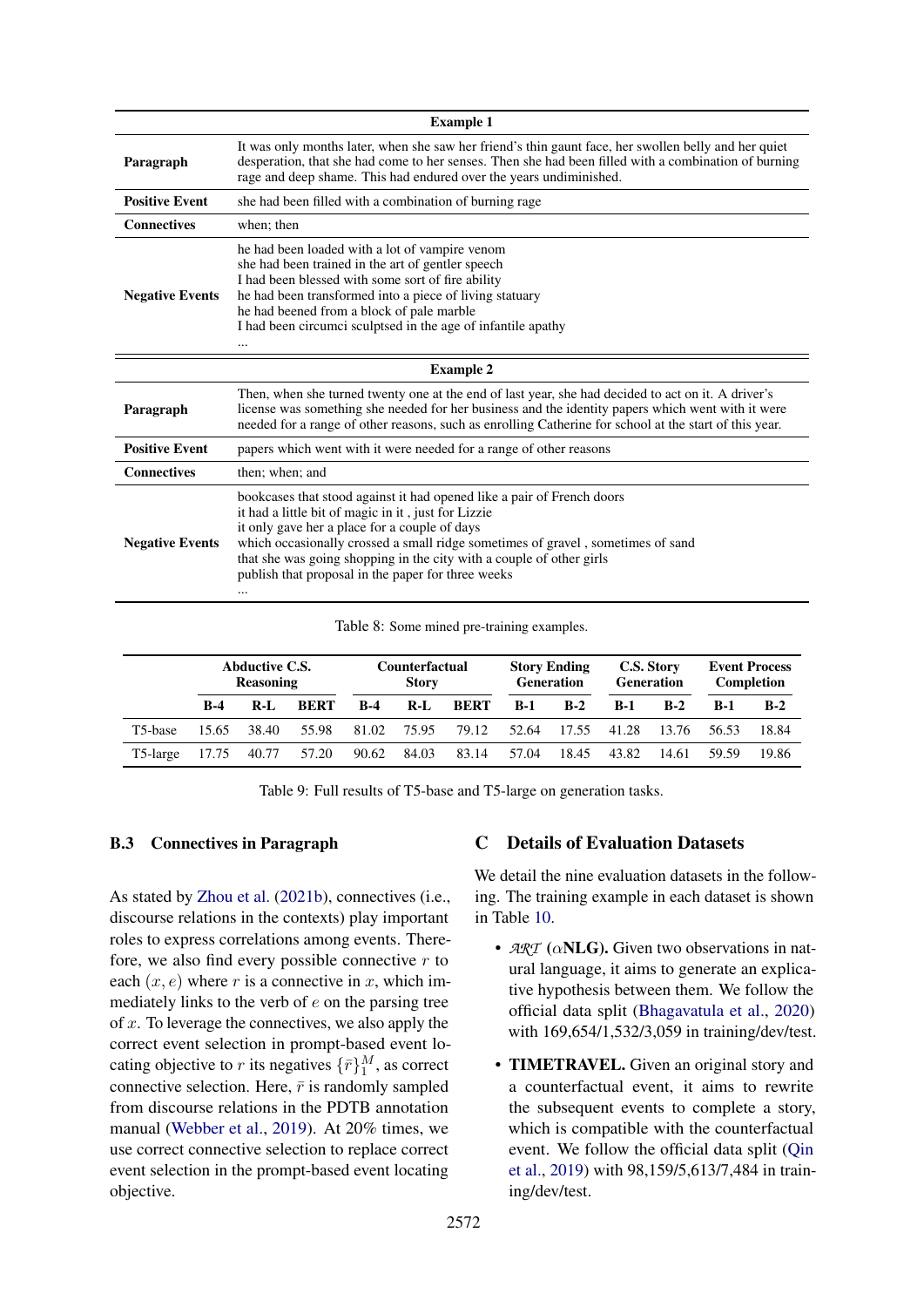- Story Ending Generation. We evaluate the story ending generation based on ROCStories, which aims to generate a story ending for a given story context. We follow the data split [\(Guan et al.,](#page-9-2) [2019\)](#page-9-2) with 90,000/4,081/4,081 in training/dev/test.
- Commonsense Story Generation. It is based on ROCStories. Given a leading context, it aims to generate a reasonable story. We follow the data split [\(Guan et al.,](#page-9-8) [2020\)](#page-9-8) with 88,344/4,908/4,909 in training/dev/test.
- APSI. We evaluate event process completion on the APSI dataset, where the goal is to generate a subevent for a given event context. We follow the data split [\(Zhang et al.,](#page-12-8) [2020a\)](#page-12-8) with 13,501/1,316 in training/test.
- Multi-choice narrative cloze (MCNC). Given an event chain, it aims to predict the subsequent event from 5 candidates. We follow the data split [\(Li et al.,](#page-10-4) [2018\)](#page-10-4) with 140,331/10,000/10,000 in training/dev/test.
- $\mathcal{A}\mathcal{R}$ *T* ( $\alpha$ **NLI**). Given two observations in natural language, it aims to choose the most explicative hypothesis from 2 candidates. We follow the data split [\(Bhagavatula et al.,](#page-8-0) [2020\)](#page-8-0) with 169,654/1532 samples in training/dev.
- ROCStories. We follow [\(Mori et al.,](#page-10-5) [2020\)](#page-10-5) to use ROCStories for narrative incoherence detection. A random sentence is removed for each five-sentence story, and the goal is to predict the missing position. We follow the data split [\(Mori et al.,](#page-10-5) [2020\)](#page-10-5) with 78,528/9,816/9,817 in training/dev/test.
- Story Cloze Test. Given a 4-sentence context, it aims to select the right ending from two alternative endings. We follow the data split [\(Mostafazadeh et al.,](#page-10-10) [2016\)](#page-10-10) with 98,161/1,871/1,871 in training/dev/test.

# D Detailed Evaluation Results

We detail the full results on nine evaluation datasets as follows.

# <span id="page-14-0"></span>D.1 Generation Tasks

Generation tasks include abductive commonsense reasoning ( $\alpha$ NLG), counterfactual story generation, story ending generation, commonsense story generation, and event process completion. The detailed

results of these generation tasks are shown in Table [11,](#page-16-0) Table [12,](#page-16-1) Table [13,](#page-16-2) Table [14,](#page-16-3) and Table [15,](#page-16-4) respectively. ClarET achieves state-of-the-art performance on all five generation tasks. In addition, pre-trained language models show their strong generation ability on story generation tasks, i.e., story ending generation and commonsense story generation.

# <span id="page-14-1"></span>D.2 Classification Tasks

Classification tasks include script reasoning, abductive commonsense reasoning  $(\alpha NLI)$ , narrative incoherence detection, and story cloze test. The detailed results of these classification tasks are shown in Table [16,](#page-16-5) Table [17,](#page-16-6) Table [18,](#page-16-7) and Table [19,](#page-16-8) respectively. Compared with unified language models, ClarET achieves state-of-the-art performance. Although strong discriminative models show their great ability on classification tasks, ClarET still achieves competitive performance.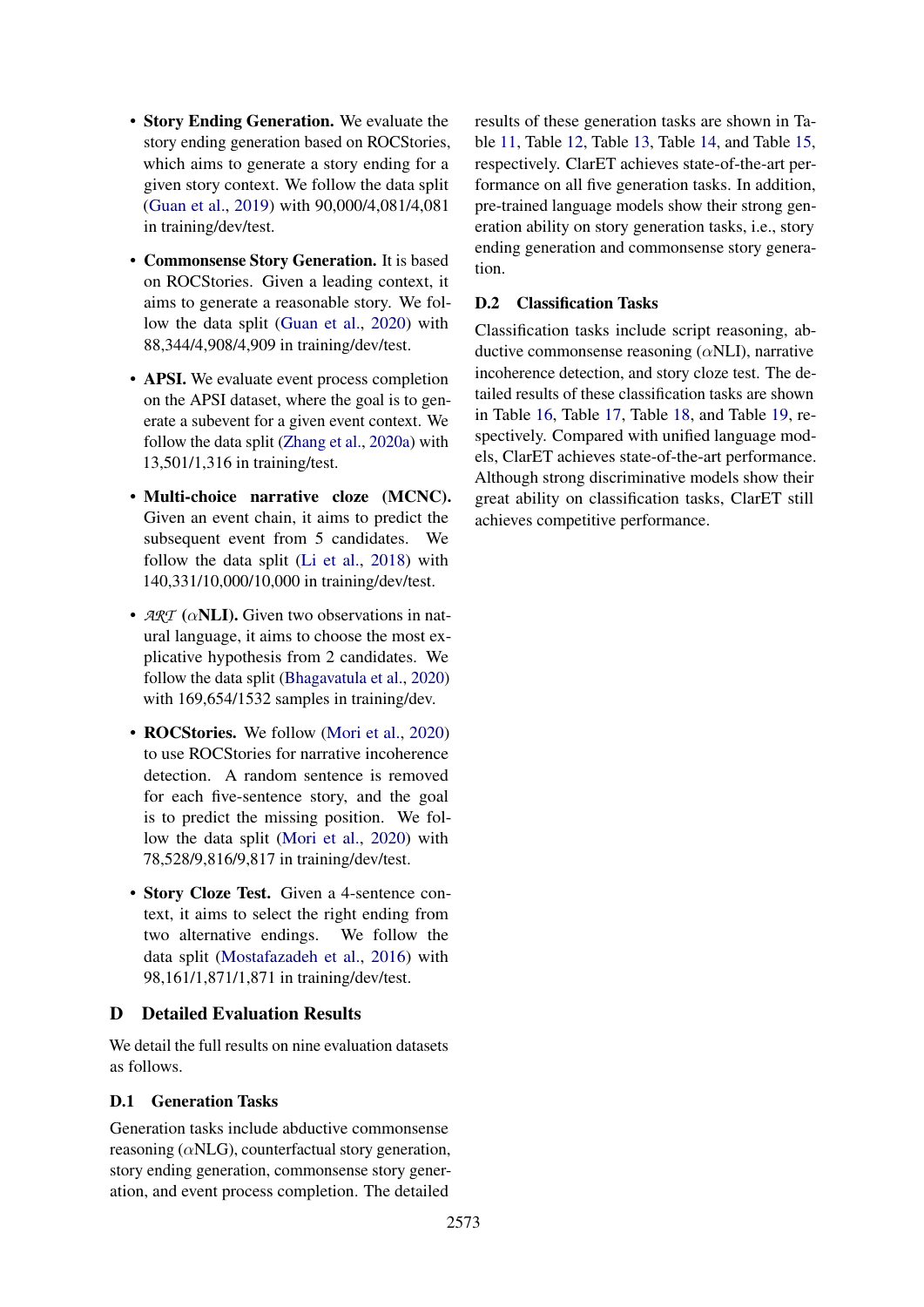<span id="page-15-0"></span>

|       | Dataset 1: $ARI(\alpha NLG)$                                                                                                                                                                                                                                                                                                                                                              |
|-------|-------------------------------------------------------------------------------------------------------------------------------------------------------------------------------------------------------------------------------------------------------------------------------------------------------------------------------------------------------------------------------------------|
| Input | Observation1: The hayride was in October.<br>Observation2: It was the perfect start to the fall season.                                                                                                                                                                                                                                                                                   |
| Label | Keeping tradition we drank hot cocoa on the ride.                                                                                                                                                                                                                                                                                                                                         |
|       | <b>Dataset 2: TIMETRAVEL</b>                                                                                                                                                                                                                                                                                                                                                              |
| Input | Premise: On my way to work I stopped to get some coffee.<br>Initial: I went through the drive through and placed my order.<br>Original_ending: I paid the cashier and patiently waited for my drink.<br>When she handed me the drink, the lid came off and spilled on me.<br>The coffee hurt and I had to go home and change clothes.<br>Counterfactual: I went inside to place my order. |
| Label | I paid the cashier and patiently waited at the counter for my drink.<br>When she handed me the drink, the lid came off and spilled on me.<br>The coffee hurt and I had to go home and change clothes.                                                                                                                                                                                     |
|       | <b>Dataset 3: Story Ending Generation</b>                                                                                                                                                                                                                                                                                                                                                 |
| Input | Dan's parents were overweight.<br>Dan was overweight as well.<br>The doctors told his parents it was unhealthy.<br>His parents understood and decided to make a change.                                                                                                                                                                                                                   |
| Label | They got themselves and Dan on a diet.                                                                                                                                                                                                                                                                                                                                                    |
|       | <b>Dataset 4: Commonsense Story Generation</b>                                                                                                                                                                                                                                                                                                                                            |
| Input | Carrie had just learned how to ride a bike.                                                                                                                                                                                                                                                                                                                                               |
| Label | She didn't have a bike of her own.<br>Carrie would sneak rides on her sister's bike.<br>She got nervous on a hill and crashed into a wall.<br>The bike frame bent and Carrie got a deep gash on her leg.                                                                                                                                                                                  |
|       | Dataset 5: APSI                                                                                                                                                                                                                                                                                                                                                                           |
| Input | Process name: Treat Pain. Process: Identify cause. learn injury.                                                                                                                                                                                                                                                                                                                          |
| Label | Recognize symptom.                                                                                                                                                                                                                                                                                                                                                                        |
|       | Dataset 6: Multi-choice narrative cloze (MCNC)                                                                                                                                                                                                                                                                                                                                            |
| Input | Context: compare basketball. buck get basketball. whirl basketball bench. shout out basketball center.<br>Options: A. look basketball. B. weaken basketball. C. throw basketball lot youngster.<br>D. client deny basketball. E. client deny basketball.                                                                                                                                  |
| Label | C                                                                                                                                                                                                                                                                                                                                                                                         |
|       | Dataset 7: $\mathcal{ART}$ ( $\alpha$ NLI)                                                                                                                                                                                                                                                                                                                                                |
| Input | Observation1: Chad went to get the wheel alignment measured on his car.<br>Observation2: The mechanic provided a working alignment with new body work.<br>Hypothesis1: Chad was waiting for his car to be washed.<br>Hypothesis2: Chad was waiting for his car to be finished.                                                                                                            |
| Label | 2                                                                                                                                                                                                                                                                                                                                                                                         |
|       | <b>Dataset 8: ROCStories</b>                                                                                                                                                                                                                                                                                                                                                              |
|       | Laverne needs to prepare something for her friend's party.<br>She decides to bake a batch of brownies.                                                                                                                                                                                                                                                                                    |
| Input | Laverne tests one of the brownies to make sure it is delicious.<br>The brownies are so delicious Laverne eats two of them.                                                                                                                                                                                                                                                                |
| Label | 3                                                                                                                                                                                                                                                                                                                                                                                         |
|       | Dataset 9: Story Cloze Test                                                                                                                                                                                                                                                                                                                                                               |
| Input | Context: Rick grew up in a troubled household. He never found good support in family, and turned to gangs.<br>It wasn't long before Rick got shot in a robbery. The incident caused him to turn a new leaf.<br>Options: A. He is happy now. B. He joined a gang.                                                                                                                          |
| Label | A                                                                                                                                                                                                                                                                                                                                                                                         |

Table 10: The training examples on different datasets.